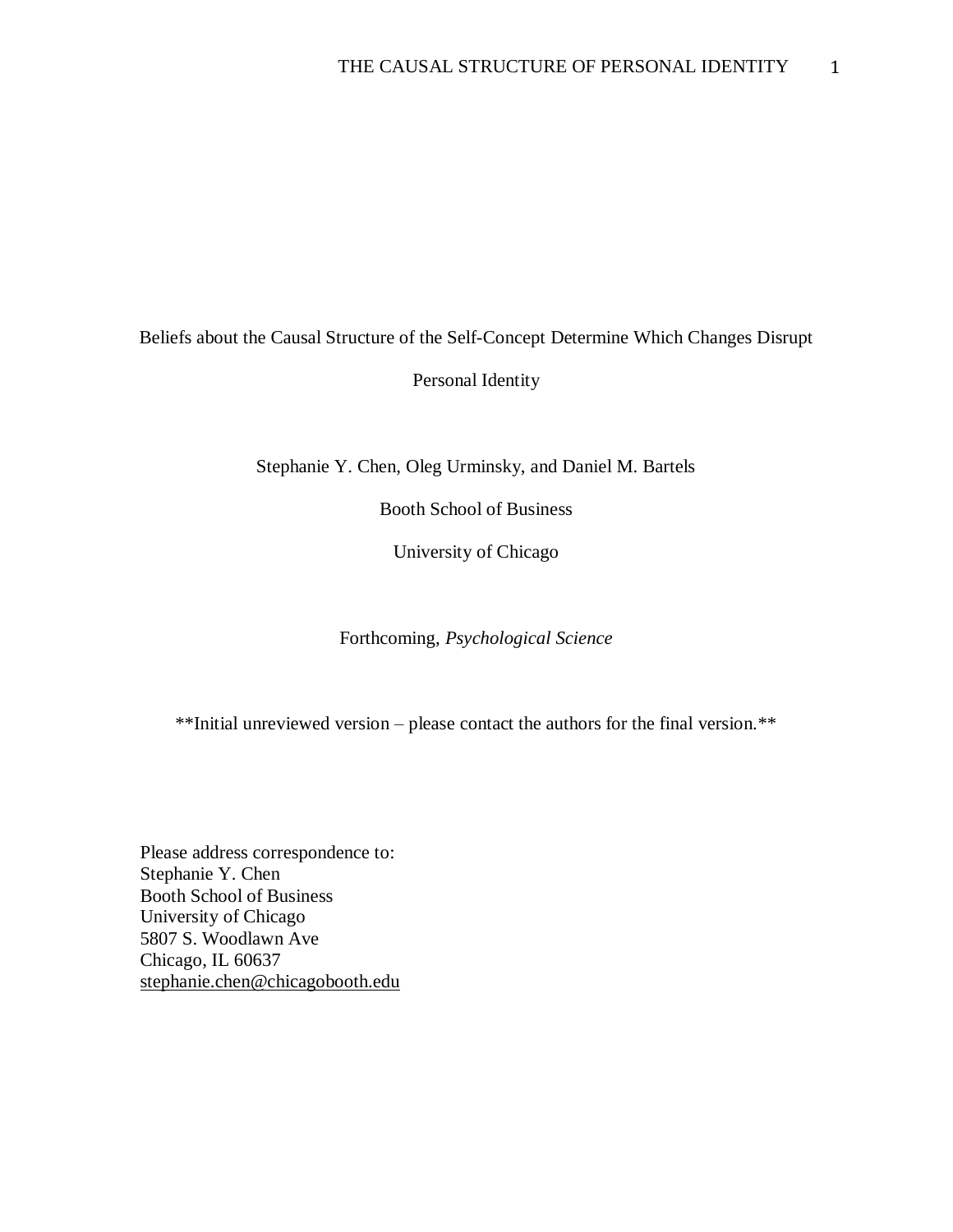#### **Abstract**

Personal identity is an important determinant of behavior, yet how people mentally represent their self-concept is not well understood. In the studies reported in this paper, we examine the age-old question of what makes us who we are. We propose a novel approach to identity which suggests that the answer lies in people's beliefs about how the features of identity (e.g., memories, moral qualities, personality traits) are causally related to each other. Features that are involved in many cause-effect relationships with other features of one's identity are perceived as more defining to a person's self-concept. In three experiments, using both measured and manipulated causal centrality, we find support for this approach. For both judgments of one's self and of others, we find that some features are perceived as more causally central than others and that changes in those more causally central features are believed to be more disruptive to identity.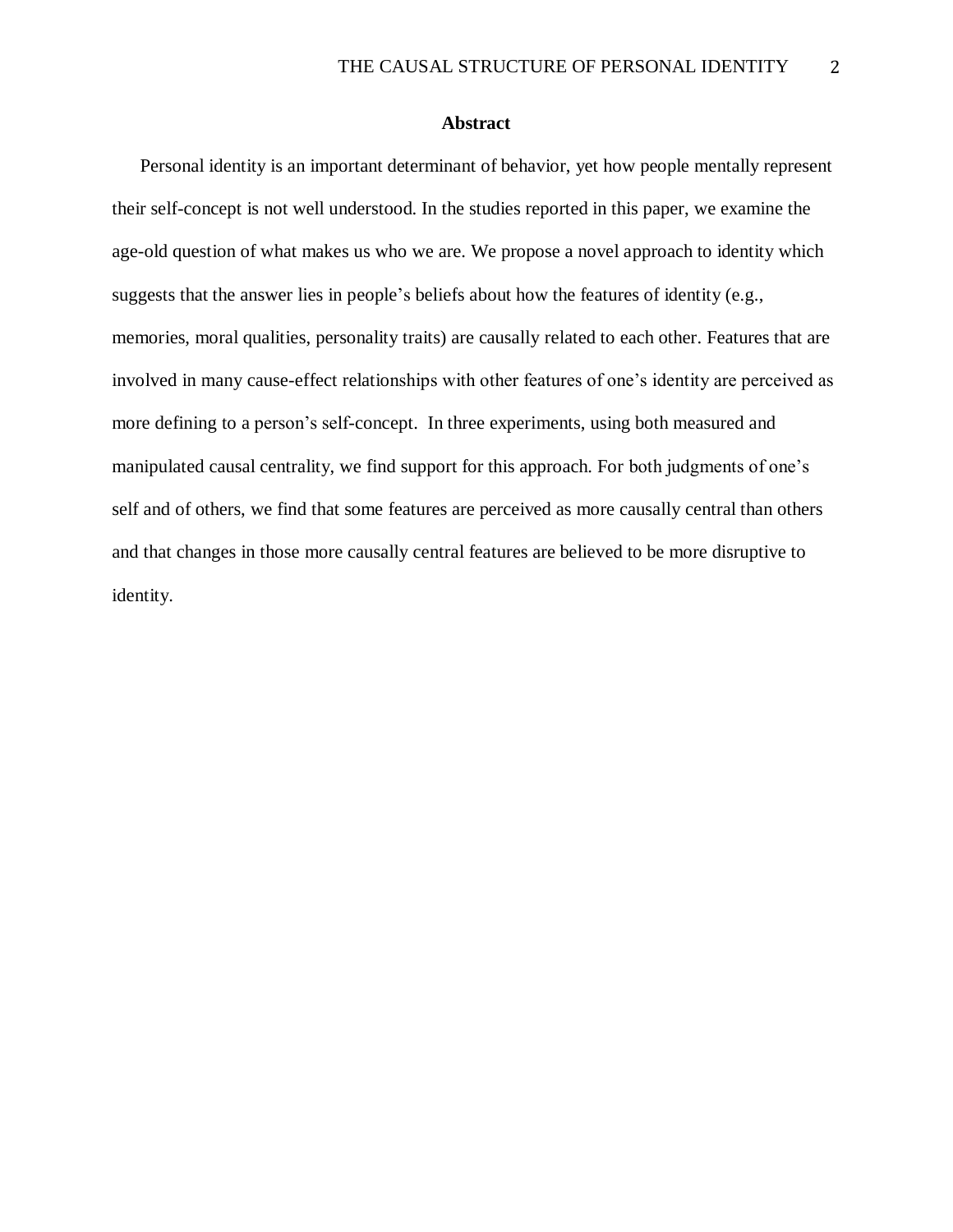Personal identity provides us with valued norms to follow, scripts for behaviors, and ways to interpret our actions (Akerlof & Kranton, 2000, 2010; Markus & Wurf, 1987; Turner, 1985), and impacts a wide range of in-lab and real-world decisions (e.g., Bertrand, Kamenica, & Pan, 2015; Bryan et al., 2011; Cohn, Fehr, & Maréchal, 2014). In particular, the sense of continuity in one's identity (e.g., connectedness, Bartels & Rips, 2010) provides motivation for making far-sighted choices (Bartels & Urminsky 2011, 2015).

This paper explores how people represent the self and what features of identity people believe they need to retain to remain the same person. Prior literature has debated the relative importance of different specific features of identity, including social categories, memories, tastes, personality, and morality (Blok, Newman, & Rips, 2005; Haslam, Bastien, & Bissett, 2004; Strohminger & Nichols 2014, 2015). We introduce and test a novel *causal self hypothesis*, which proposes that identity is more than simply a set of features, and is the result of the complex interactions between them.

Building on the concepts and categories literature in cognitive psychology, we propose that people's representations of identity incorporate causal relationships between the features of identity. In general, features of a concept that are more causally central (i.e., linked to many other features of the concept, Ahn, Kim, Lassaline, & Dennis, 2000; Rehder, 2003; Rehder & Hastie 2001; Sloman, Love, & Ahn, 1998) are more defining of a concept. So, we predict that people believe their most causally central features are most defining of their identity. For example, the importance of memories, traits, or preferences for the self-concept depends on how these features are causally related to each other and to other features of identity.

The centrality of a feature can be thought of as the number of other features it is causally linked to, whether as a cause or an effect (Rehder, 2003). Alternatively, the dependency model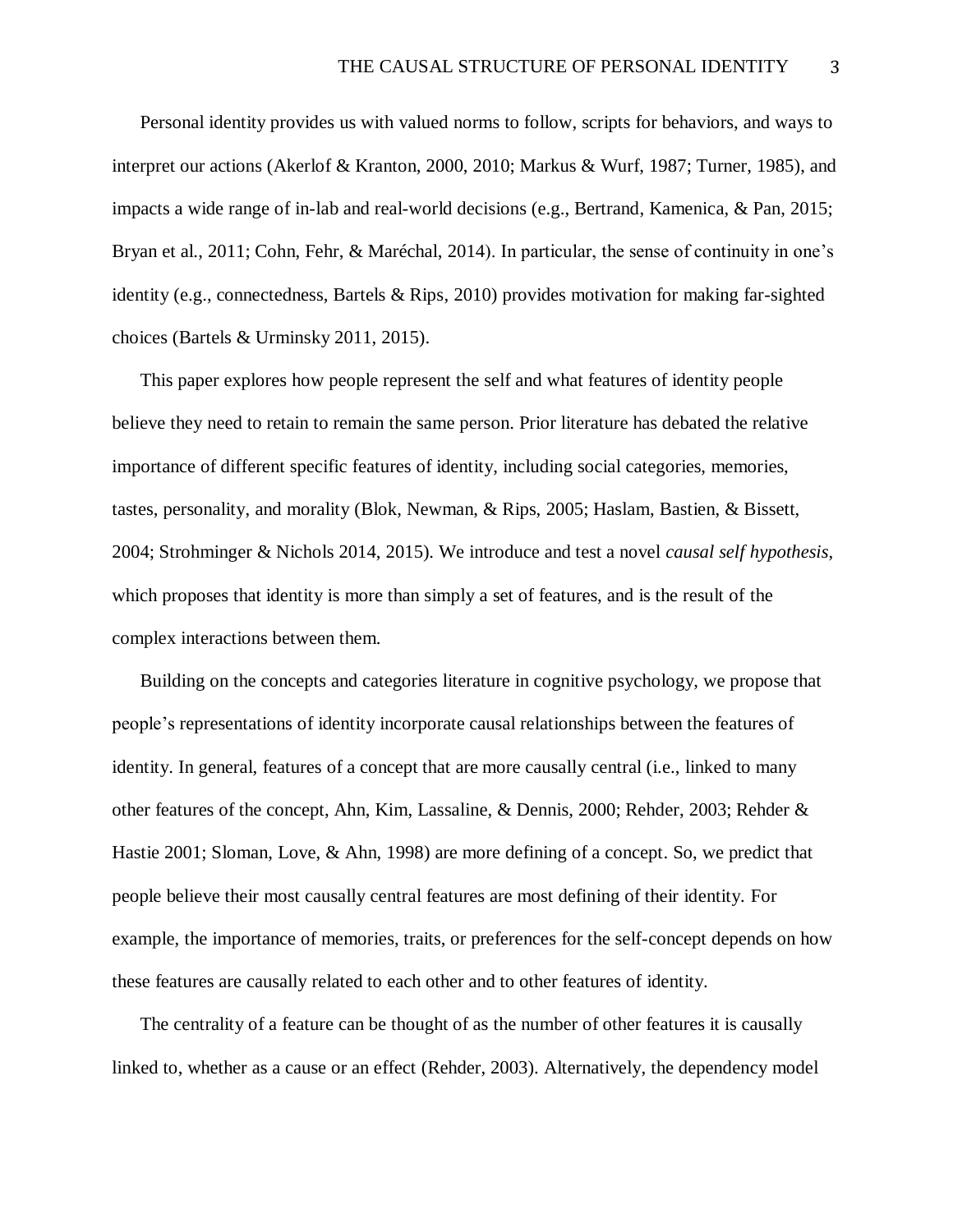(Sloman et al., 1998) suggests that causes are more central than their effects, as centrality also depends on a feature's causal depth—a measure of all the feature's direct and indirect downstream effects. While we will focus on causal connections, we also investigated the suitability of causal depth for understanding when changes in a feature will be most disruptive to identity.

In the first two experiments, we measured people's beliefs about the causal relations between features of identity and how much changes in these features would disrupt identity. If more causally central features are more defining to identity, as hypothesized, the causal centrality of features should be positively correlated with the perceived disruption to identity resulting from a change in the feature. In a third experiment, we manipulate the causal relationships between features and test the impact on how disruptive changes in those features are. Although ideas about causal centrality have been extremely influential in the study of concepts, this is the first time that this approach has been incorporated into a theory of personal identity.

#### **Experiment 1**

#### **Method**

The prior literature on concepts and categories (Sloman et al., 1998) found Spearman correlations between centrality and importance of approximately .6. Power tables (Bonett & Wright, 2000) suggested a sample size of 86 and we set a target of approximately 90. Ninety-two University of Chicago students completed two tasks in randomized order, a concept map task and a survey about personal identity. Twelve participants were excluded due to computer program failures, either to record data or to display randomized features, yielding 80 cases.

Each participant drew a computerized map of the causal links between 16 features of their identity (Table 1), and answered survey questions about the features. Twelve of the sixteen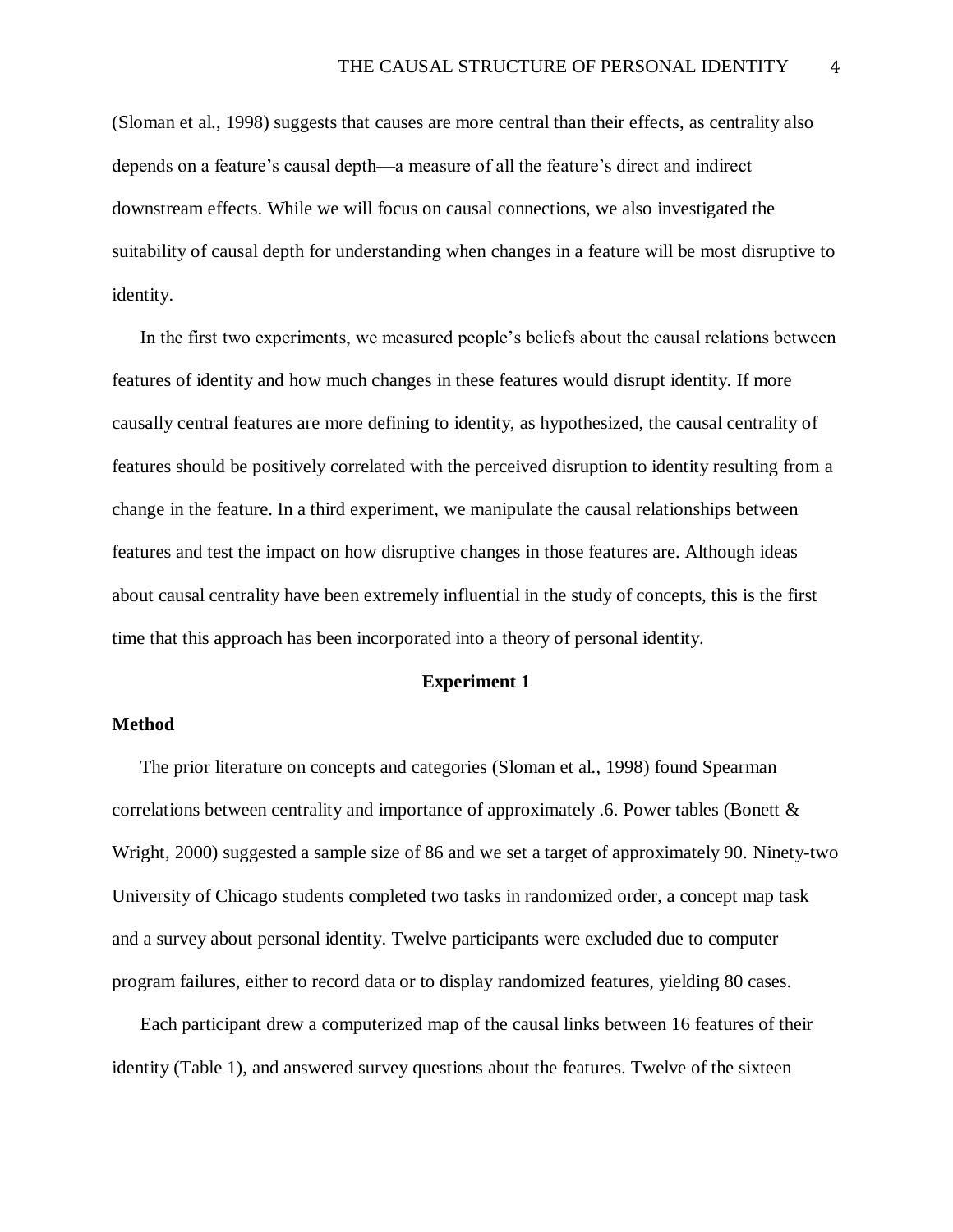features were intended to be high importance, chosen from categories of personal identity identified as important in the prior literature (memories, personality, morality, and preferences/desires; e.g., Strohminger & Nichols, 2014). The remaining four features were intended to be low importance. Two were found, in previous research, to be less important for identity (instances of semantic memories, Strohminger & Nichols, 2014) and two (fillers) were peripheral features found to be unimportant for identity in a pretest.

Table 1.

| FeaturesUused in Experiment 1 |  |  |  |
|-------------------------------|--|--|--|
|                               |  |  |  |

| <b>Feature</b>                                 | Category                |
|------------------------------------------------|-------------------------|
| Cherished memories of time with parents/family | Autobiographical memory |
| Important childhood memories                   | Autobiographical memory |
| Memories of important life milestones          | Autobiographical memory |
| Height                                         | Filler                  |
| Level of Hunger                                | Filler                  |
| Level of Wholesomeness                         | Morality                |
| Level of Honesty                               | Morality                |
| Level of Loyalty                               | Morality                |
| Intelligence Level                             | Personality             |
| Degree of Shyness                              | Personality             |
| Reliability                                    | Personality             |
| Goals for personal life                        | Preferences/desires     |
| <b>Favorite Hobbies/Activities</b>             | Preferences/desires     |
| <b>Aesthetic Preferences</b>                   | Preferences/desires     |
| Knowledge of math                              | Semantic memory         |
| Knowledge of music                             | Semantic memory         |

Participants used ConceptBuilder software to report beliefs about causal relations (Kim & Park, 2009), first in an unrelated practice task and then to draw the causal map of personal identity using the 16 features. The features were initially presented on the screen in random order. Participants could move the features around and draw unidirectional or bidirectional arrows between them to represent cause-effect relationships, as they saw fit (see Figure 1). For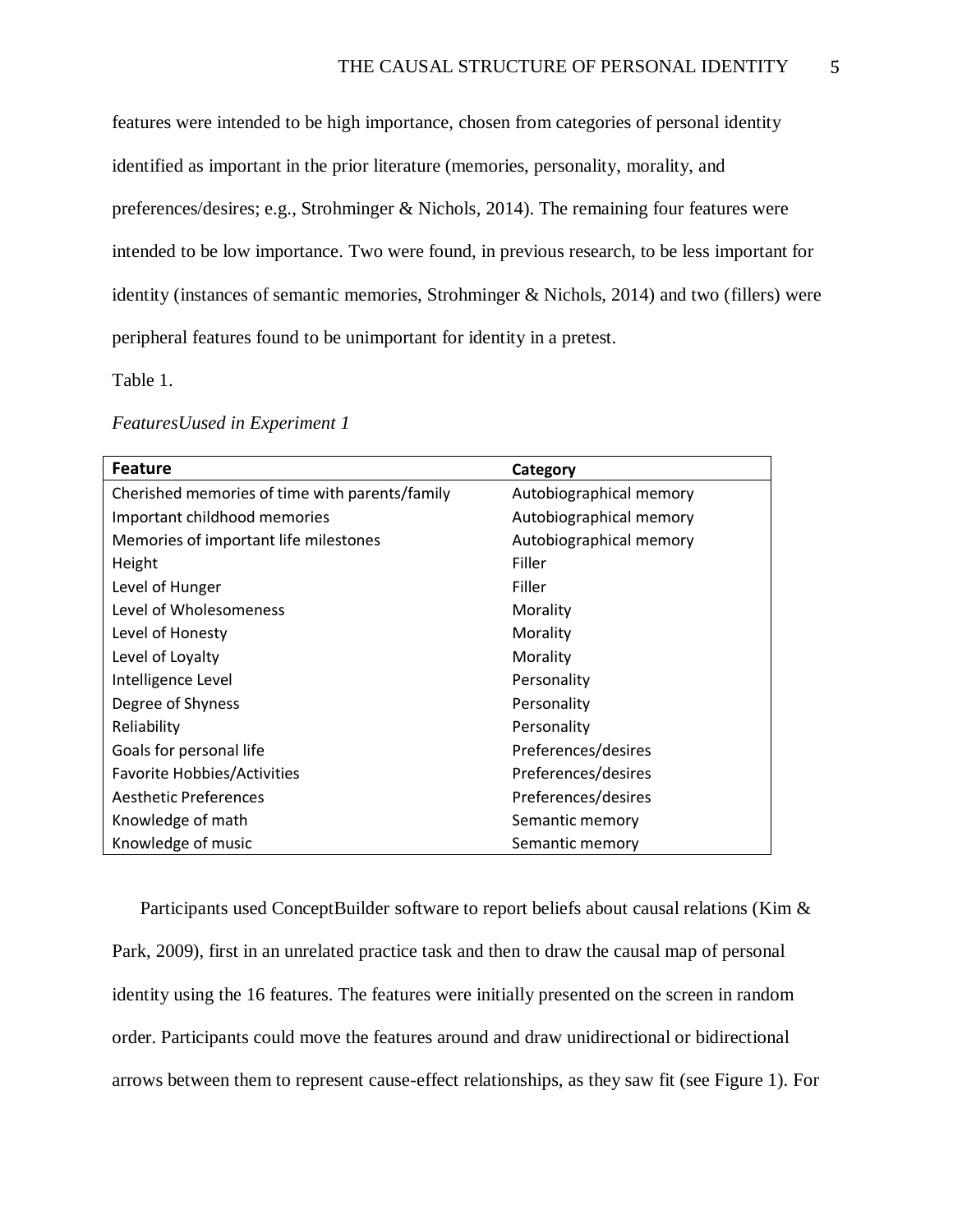each link specified, participants also rated the strength of the causal relationship (1=weak, 2=moderate, 3=strong).

In the survey, participants rated each feature on how much (i) a change in the feature would disrupt their identity, and (ii) they expected the feature to change in the next five years.<sup>1</sup> We found that the measures of causal centrality did not relate to the ratings of expected change (see SOM-U) so we will focus on the relationship between causal centrality and disruption to identity.



*Figure 1.* Example of a self-concept map. Each box contains one of the 16 features of personal identity. The arrows represent causal relationships between features. The arrow starts at the cause feature and points to the effect feature. The numbers that are on each arrow indicate the strength of the causal relationship (1=weak, 2=moderate, 3=strong).

 $\overline{a}$ 

<sup>1</sup> Wording provided in SOM-U.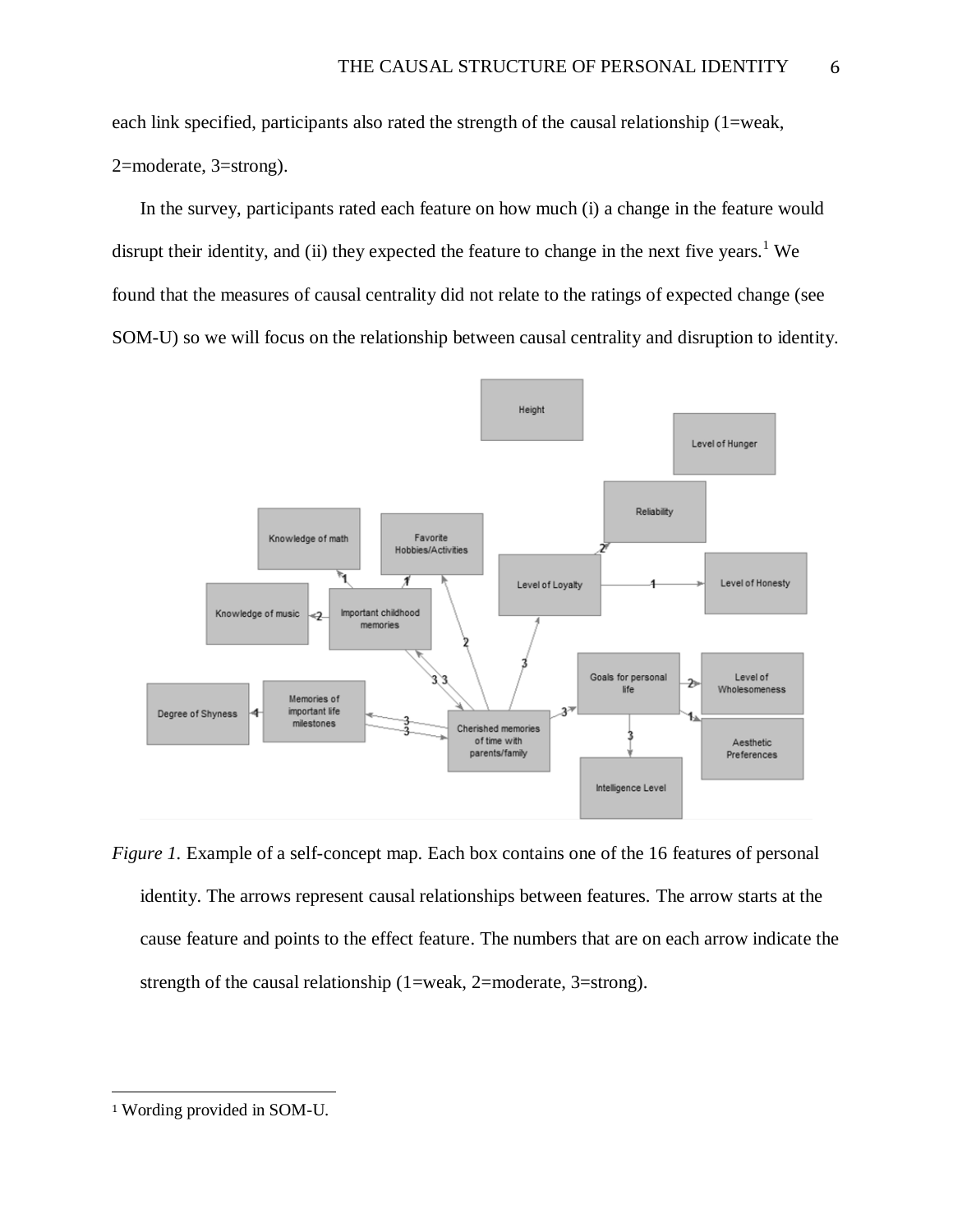#### **Pre-test**

A pre-test was conducted to check whether people viewed the concept map task as capturing how they thought about their identity. Fifty participants generated two representations of their identity: a concept map of important features of their identity and a list of the most important social categories to their identity. The majority of participants chose the concept map when asked which representation would 1) better express their self-concept (58%) and, 2) better allow someone else to understand their true self (68%). Overall, participants endorsed the concept map representation significantly more than the list of categories on a composite measure of the two items  $(M=0.63, 95\% \text{ CI}=[0.51, 0.75]), t(49)=2.10, p=.041$ . This confirmed that people generated concept maps they believed reflected important information about their identity.

#### **Results**

On average, participants drew 20.0 causal links between the features. Our analyses use the number of causal connections (the number of other features a target feature is directly linked to, either as a cause or as an effect) as the measure of causal centrality (more links indicating greater centrality). This operationalization is consistent with the generative model of causal categorization (Rehder, 2003).

We also calculated centrality based on the causal depth of a feature using the dependency model of causal centrality (Sloman et al., 1998, see the SOM-R for details). This measure also takes into account each feature's position in the causal chain (treating causes as more central than their effects) and the rated strength of each link. In Experiments 1 and 2, we find similar but weaker results using the causal depth measure. Accordingly, we focus instead on the causal connections measure of centrality, and discuss causal depth analyses in the SOM-R.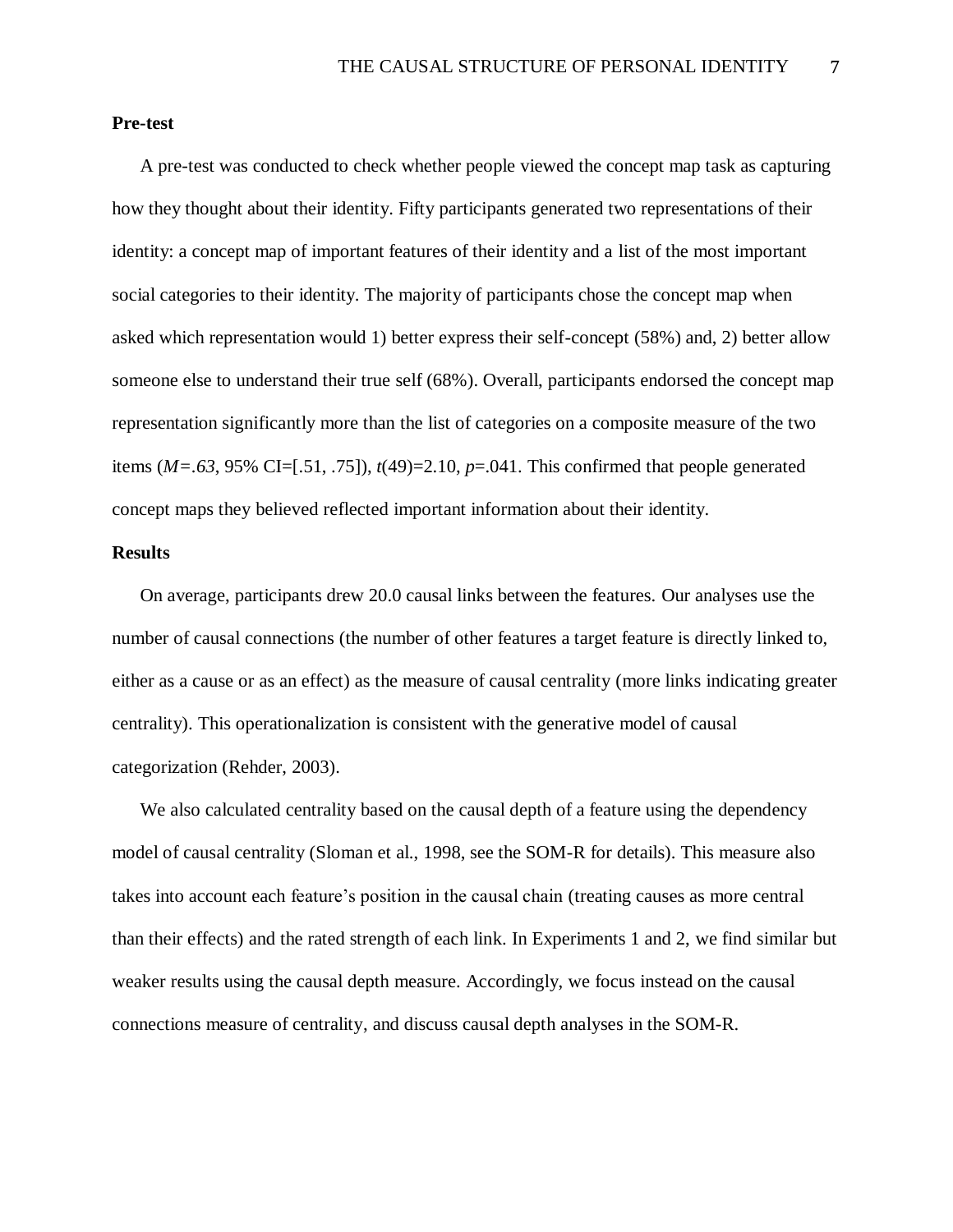A repeated-measures ANOVA revealed substantial variation in the causal connections across the features, *F*(15, 789)=25.56, *p<*.001. Personal goals, intelligence level, and autobiographical memories had the most links to other features of identity (Figure 2). In contrast, the lowimportance features (fillers and semantic memories) were significantly less causally central than the high-importance set of features of identity  $(M_{Low}=1.2, M_{High}=2.9, t(14)=4.40, p=.001;$  Figure 2), as expected.



*Figure 2.* Results of Experiment 1. The causal connections of each feature of personal identity is shown on the left y-axis and by the bars (larger numbers indicate greater causally central). The impact a change in each feature has on identity is shown on the right y-axis and by the hash marks (larger numbers indicate greater disruption of identity).

Consistent with our hypothesis, changes in features with more causal connections were rated as more disruptive to identity. We found a significant overall Spearman correlation between the average causal connections and rated disruption to identity (*r=*.79, *p<*.001). This positive relationship between causal connections and disruption to identity was observed at the individual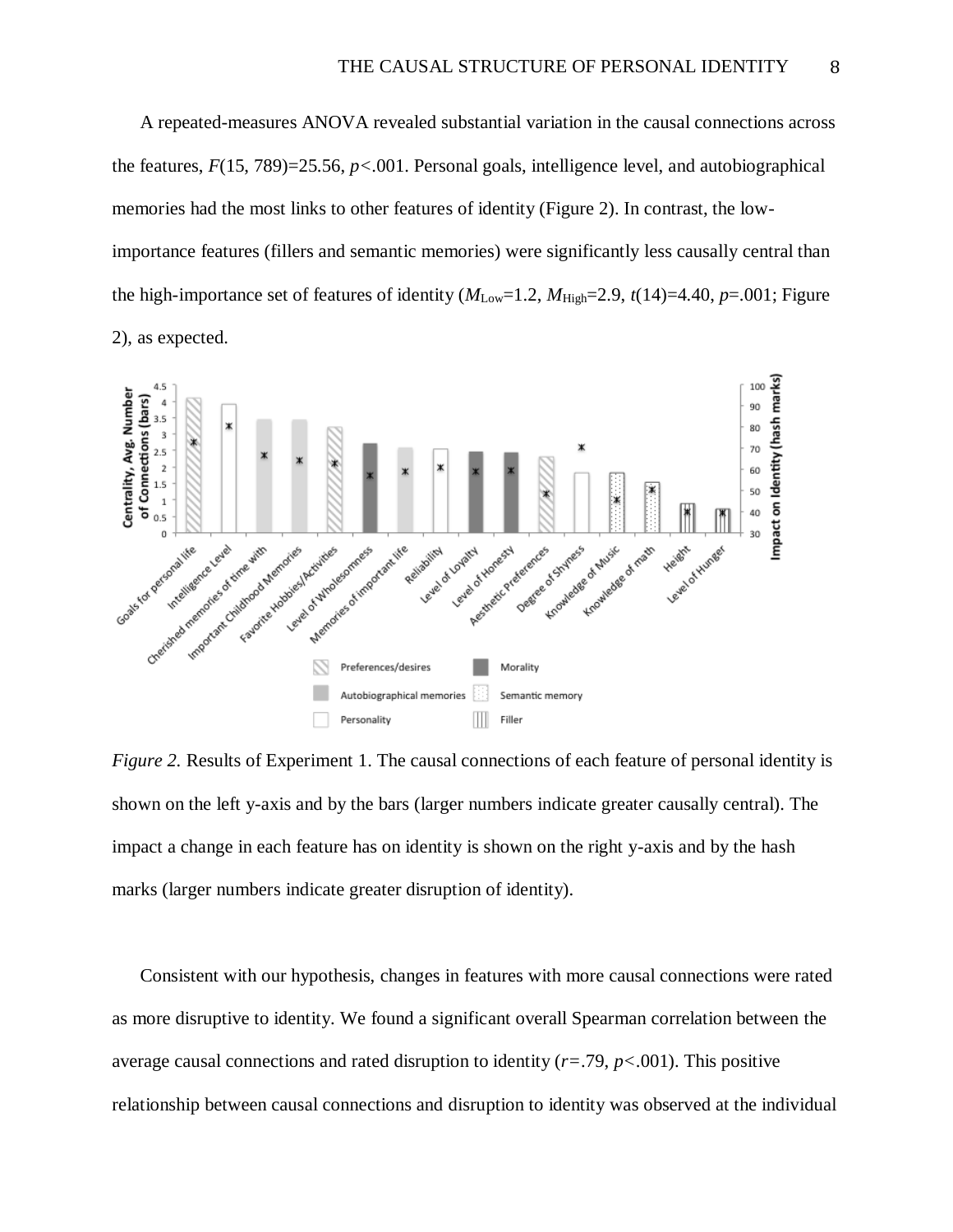level for 80% of participants. The mean individual-level correlation between feature centrality and disruption to identity<sup>2</sup> was significantly positive ( $\bar{r}$ =.33, 95% CI = [.24, .42]), *t*(79)=7.43, *p*<.001. Similar results were found when analyzing only the 12 high-importance features (see SOM-U). These results suggest that causal connections consistently influence identity judgments. The more causally central a feature was, the more strongly participants believed that a change to that feature would disruptive their identity.

#### **Experiment 2**

Experiment 1 found that changes in more causally central features of identity were seen as more disruptive to the continuity of specifically one's own identity. Although our perceptions and evaluations of ourselves can be strikingly different from how we perceive others (Jones & Nisbett, 1972; Pronin, 2008), people use analogies to the self in forming judgments of even dissimilar others (Orhun & Urminsky, 2013). Experiment 2 tested whether the findings generalize to judgments of other people's identities.

#### **Method**

l

Power analysis from Experiment 1 suggested sample sizes of 80 per cell. We recruited 250 U.S. Amazon Mechanical Turk respondents for a three-cell design. Eleven participants were excluded before analysis, either because of a scripting error (5), failed attention check (4), or giving all the same answers (2), yielding 239 cases. Similar results were found when including all participants who provided useable data (see SOM-U). Participants were assigned to one of three conditions (self, close-other, generic-other), and task order (causal relationships first, identity questions first) was counterbalanced. Participants in the self condition completed a causal centrality task and the identity disruption questions from Experiment 1 for features of

<sup>&</sup>lt;sup>2</sup>Correlations reported are Spearman's rho. Fisher transformations were performed prior to t-tests.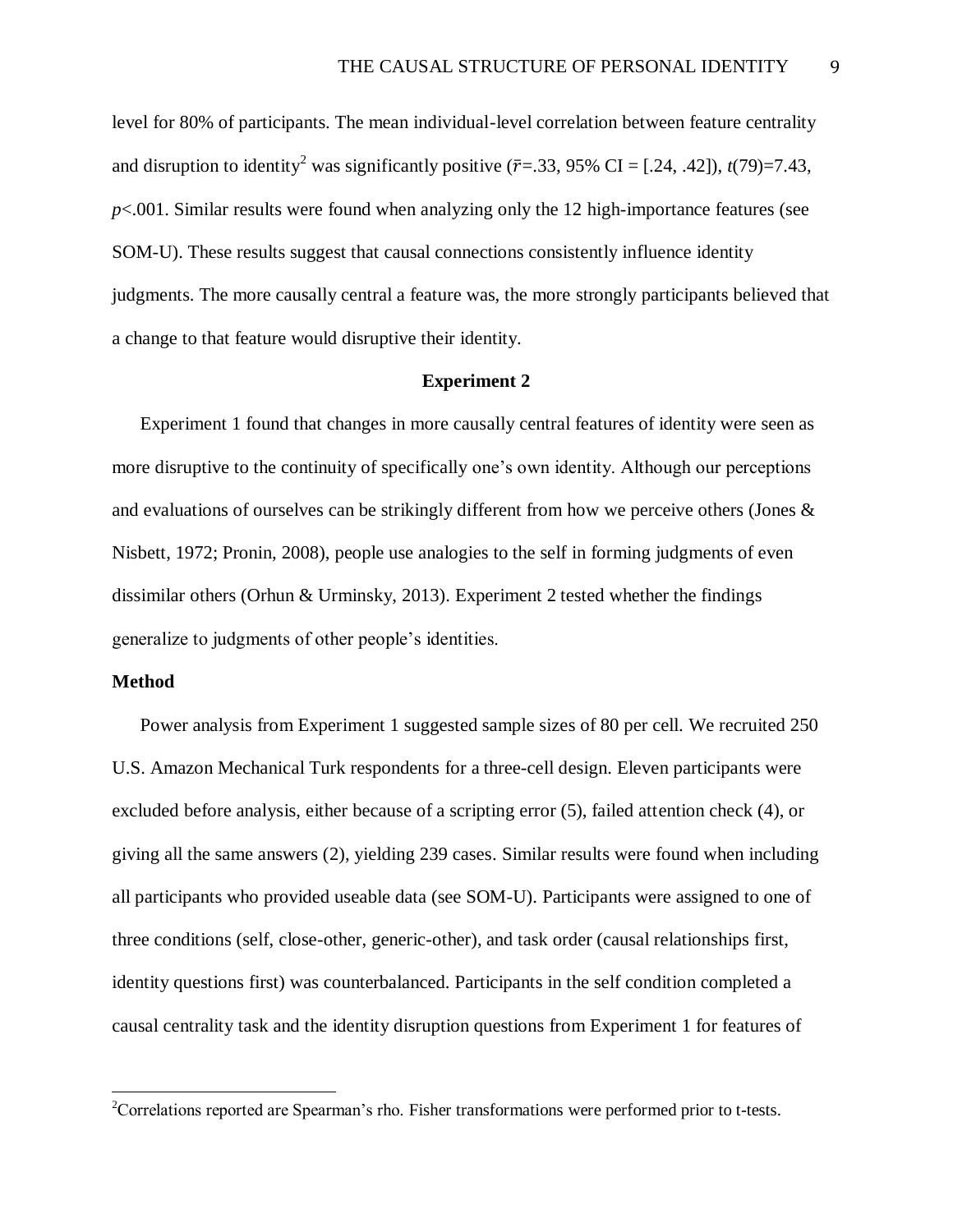their own identity. Participants in the close-other condition did the same tasks for a non-romantic close other they specified, while participants in the generic-other condition completed the tasks for a generic other person.

To measure centrality, participants completed a "listing causal relationships" task, using the same 16 features of personal identity from Experiment 1. After a practice task with feedback, participants completed 16 individually randomized trials. In each trial, participants were shown a different target feature and indicated which of the other 15 features, if any, were caused by the target feature (see Figure 3). Then, for all the features selected as direct effects of the target feature, participants rated the strength of the relationship. In a separate pre-test, we confirmed that this task yielded similar causal centrality scores as Experiment 1's concept map task (see SOM-R).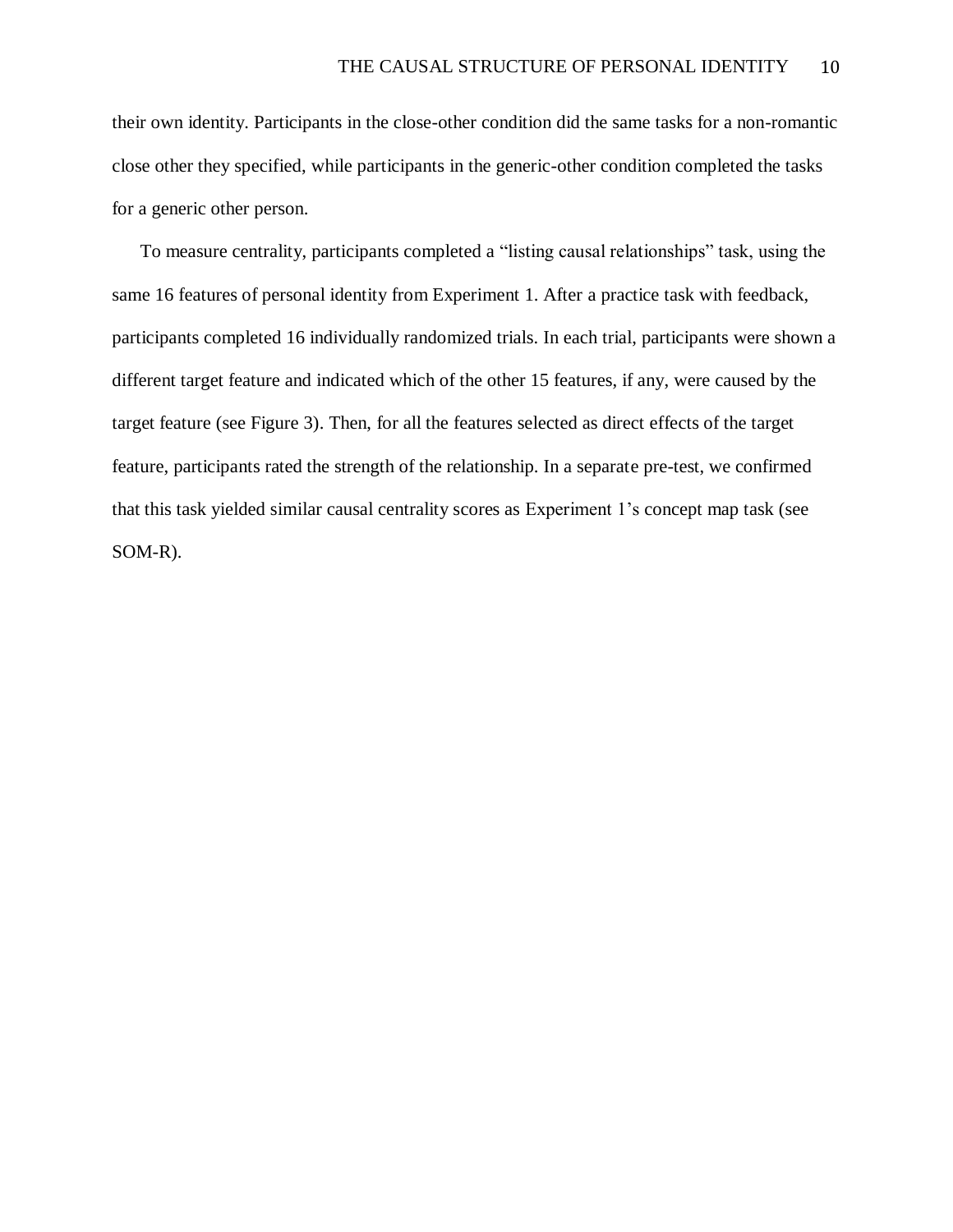#### Think about your Aesthetic Preferences

Which of the other features of your personal identity listed below, if any, are caused by your Aesthetic Preferences?

You may select as many or as few features as you see fit. In the below list, please select all the features that you believe are caused by the above feature.

| Level of Loyalty                                              |
|---------------------------------------------------------------|
| Reliability                                                   |
| Cherished memories of time with parents/family                |
| <b>Level of Wholesomeness</b>                                 |
| Degree of Shyness<br>                                         |
| Intelligence Level                                            |
| Goals for personal life<br><b>COLLEGE</b>                     |
| Important childhood memories                                  |
| Level of Hunger                                               |
| Knowledge of math                                             |
| Knowledge of music                                            |
| <b>Favorite Hobbies/Activities</b>                            |
| Memories of important life milestones                         |
| Height                                                        |
| Level of Honesty                                              |
| None of these features are caused by my Aesthetic Preferences |

*Figure 3.* Illustration of listing causal relationships task used in Experiment 2.

#### **Results**

On average, participants reported 75.7 causal links between the 16 features of identity. The number of links chosen did not differ by condition  $(M_{\text{self}}=71.1, M_{\text{close-other}}=78.1, M_{\text{generic-other}}=77.9,$ *F*(2, 238)=.69, *p*>.250), suggesting participants perceived similar causal complexity in others' personal identity as in their own.

An ANOVA with condition (self vs. close-other vs. generic-other) as a between-subjects factor and features as repeated measures found an effect of feature, *F*(15, 2113)=156.34, *p<*.001, on causal connections, as in Experiment 1. There was also a significant condition  $\times$  feature interaction, *F*(15, 2113)=1.62, *p=*.049, suggesting that differences in centrality across the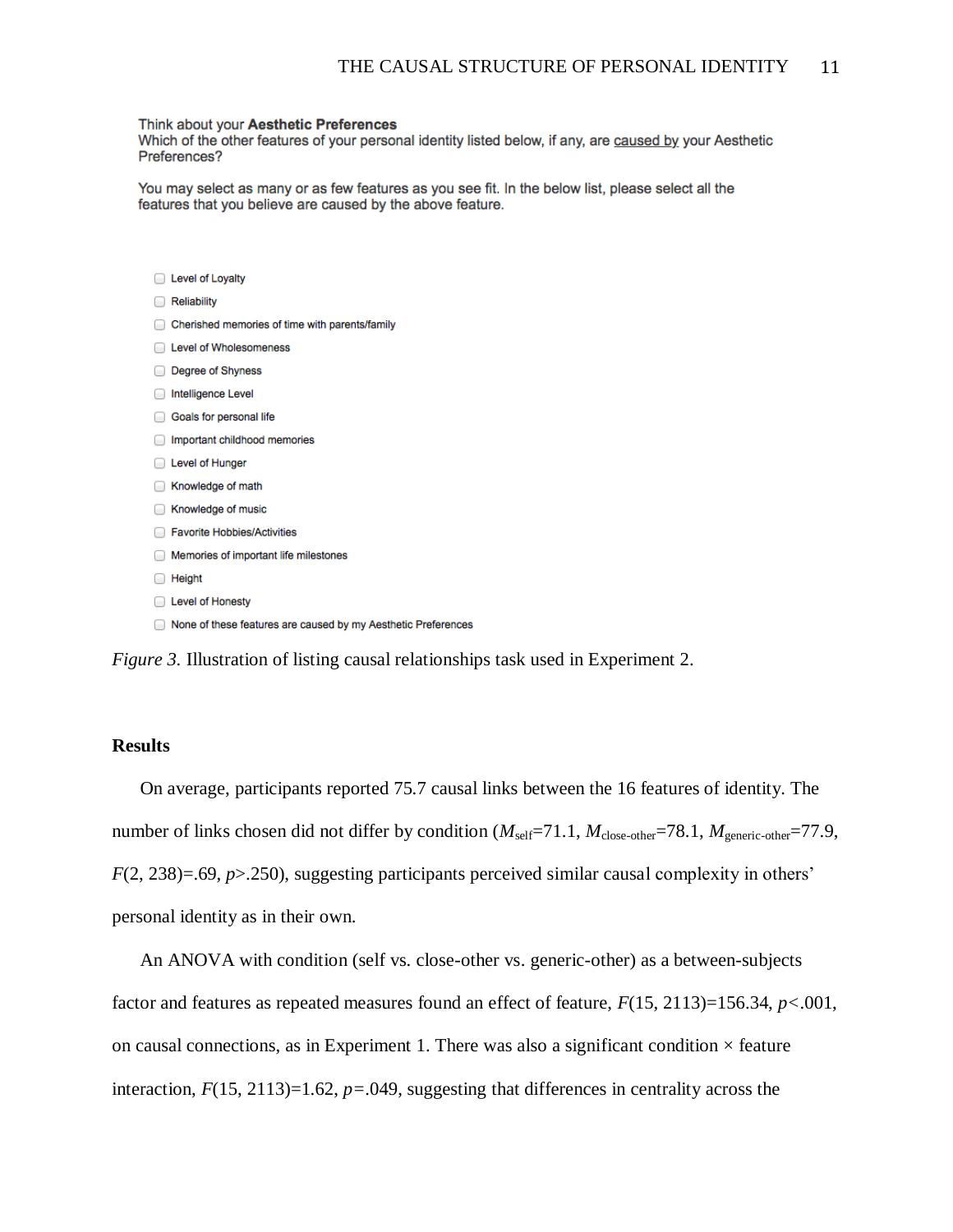features varied by condition (see SOM-U). As expected, low-importance features were less central than high-importance features  $(M_{Low}=2.0, M_{High}=5.6)$   $F(1, 42)=64.48, p<.001$ , and this difference did not vary by condition,  $F(1, 42)=0.04$ ,  $p > 0.250$ .

Changes in features with more causal connections were rated as more disruptive to identity in all three conditions (self:  $r = .60$ ,  $p = .015$ ; close-other:  $r = .62$ ,  $p = .013$ ; generic-other:  $r = .44$ ,

p=.093). The majority of participants in all conditions had a positive individual-level correlation between features' causal connections and rated disruptiveness of change (77%, 84%, and 74% in the self, close-other, and generic-other conditions). On average, the individual-level correlations were significantly positive in all conditions ( $\bar{r}_{Self}$ =.34, *p*<.001;  $\bar{r}_{Close-other}$ =.38, *p*<.001;  $\bar{r}_{\text{Generic}-\text{other}}$ =.30,  $p$ <.001, see Table 2). Similar results were found for the individual-level

analysis when including only the 12 high-importance features (see SOM-U).

#### Table 2.

|                  | <b>Causal Connections Approach</b>   |                                                                 |  |
|------------------|--------------------------------------|-----------------------------------------------------------------|--|
|                  | <b>Aggregate Spearman</b>            |                                                                 |  |
| <b>Condition</b> | <b>Correlation</b>                   | <b>Individual Spearman Correlations</b>                         |  |
| Self             | $r = .60, p = .015$                  | mean $r = .34$ ,t(78)=7.29, $p < .001$ , 95% CI = [.24, .44]    |  |
| Close-other      | $r = .62, p = .013$                  | mean $r = 0.38$ , t(78)=9.08, $p < 0.01$ , 95% CI = [.29, .46]  |  |
|                  | Generic-other $r = .44$ , $p = .093$ | mean $r = 0.30$ , t(80)=6.28, $p < 0.001$ , 95% CI = [.20, .39] |  |

*Summary of Experiment 2 Results*

*Note.* T-tests in Individual Correlations column are one-sample t-tests of the mean Spearman rho (with Fisher transformation) against 0.

To examine whether the strength of the individual-level correlation differed between conditions, we performed a one-way ANOVA. We found no difference by condition, *F*(2,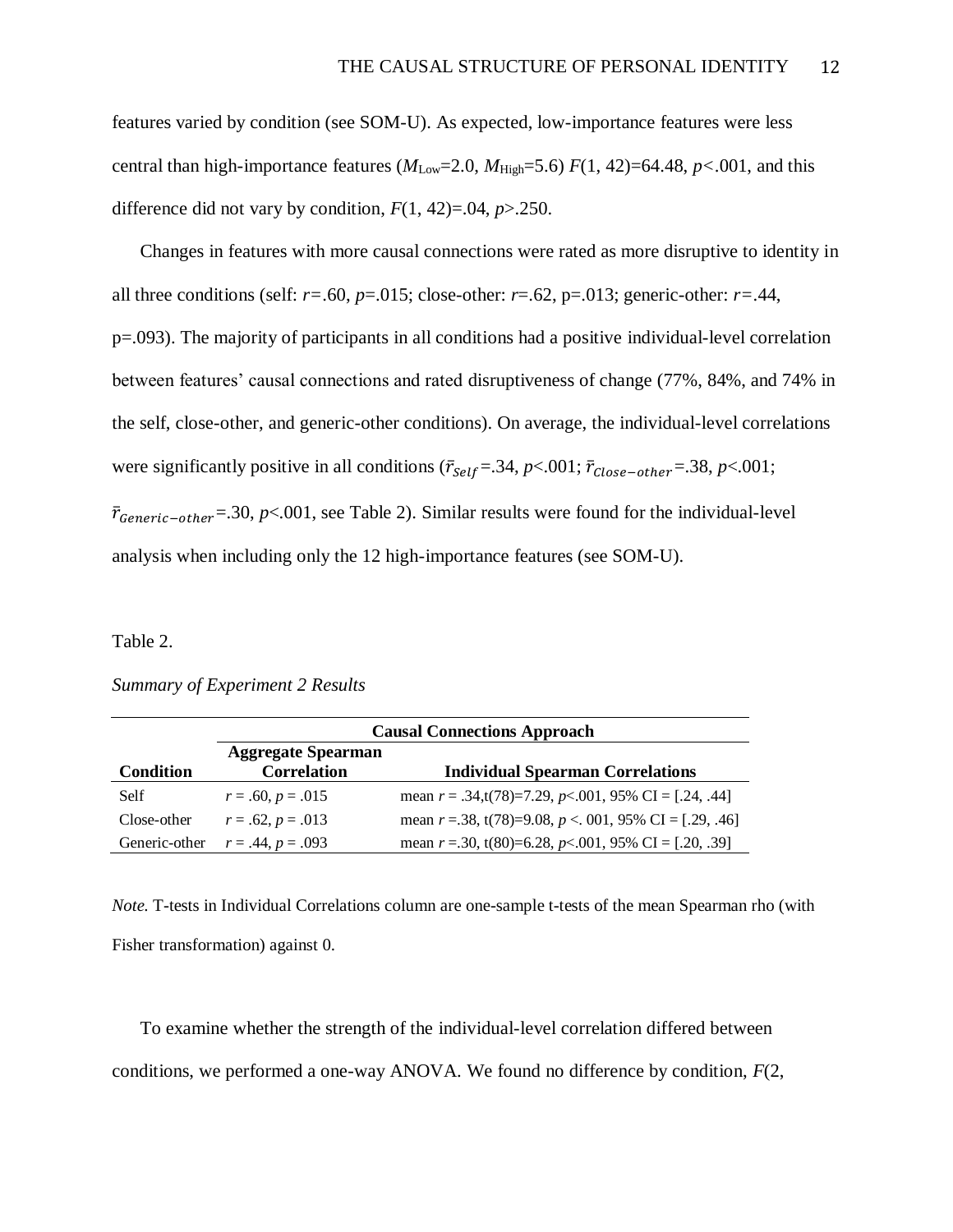238)=.81, *p*>.250, again suggesting that the relationship between casual connections and impact on identity is similar in magnitude for self and others (see Table 2). These results suggest that more causally central features are perceived as more defining of identity not only for the self, but also when thinking about and the self-concept of others.

#### **Experiment 3**

The first two studies found strong correlational evidence that causal centrality determines how disruptive a change in a feature would be to personal identity. Experiment 3 manipulated the causal centrality of features in a set of vignettes to test whether making a feature more causally central impacts how defining that feature is for identity.

#### **Method**

Prior manipulations of centrality (Ahn et al., 2000) found large effects on how influential features were to categorization judgments (*d*=.8). Power analysis suggested samples of 22 per cell so we set a target of approximately 30 per vignette version. Fifty-nine participants were recruited via Amazon Mechanical Turk. One participant was removed before analysis for answering all comprehension check question incorrectly, leaving 58 participants for analysis. Similar results were found including all participants (see SOM-U).

Six vignettes described the causal relationship between three salient features of a person, with one of the features presented as the cause of the other two, which were effects (see Table 3). Since, in the vignettes, the cause feature has more causal connections than the effect feature, it is relatively more causally central. Each vignette had two versions (A and B), manipulating the causal centrality of two focal features by switching which of the two features was a cause and which was an effect. For example, in one version (A) of the vignette, Jack's lonely memories caused both his shyness and solitary preferences. In the other version (B), Jack's shyness caused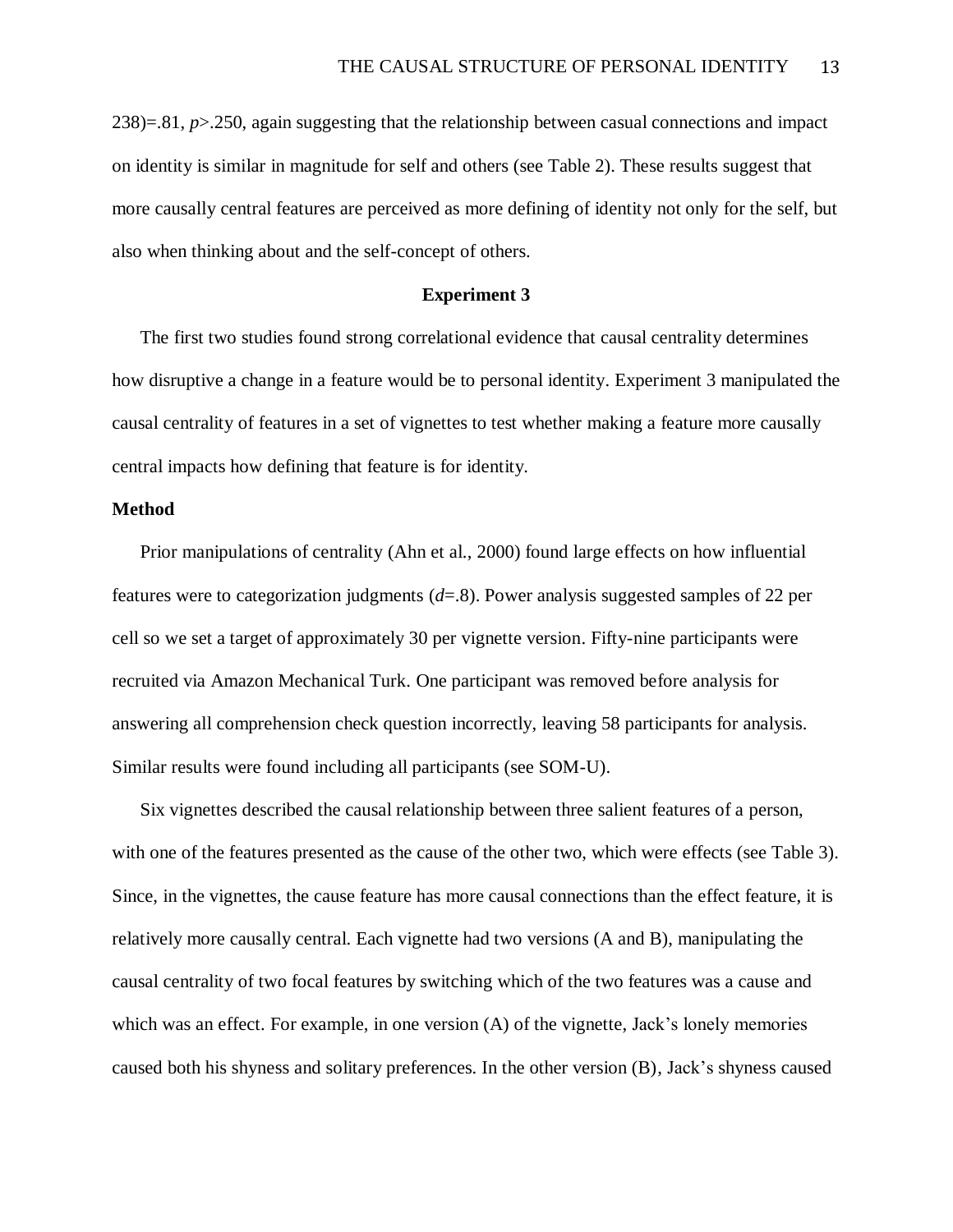both his memories of being a lonely child and his solitary preferences (see Table 3). So, the exact same features were counterbalanced to play both the cause and effect role, to control for any idiosyncratic influences of specific features.

Each participant read six vignettes, each of which included a diagram summarizing the information (see Table 3). Participants were randomly assigned to read one of the two versions of each vignette (e.g., Version A or B). A comprehension check was instituted on a separate screen after each vignette to ensure participants understood the causal structure.

Participants then read about two people, one missing the cause feature and one missing the focal effect feature. To measure which feature was seen as more defining to identity, we then asked participants which of the two people was most likely to be the character in the vignette. Participants then reported how plausible they found the vignette on a scale of 0 ("not at all plausible) to 100 ("extremely plausible"). To ensure participants had carefully made their selections, on a separate screen they again reported which person was more likely to be the character in the vignette. Finally, to promote close reading, participants answered a simple multiple-choice question about the details of the story.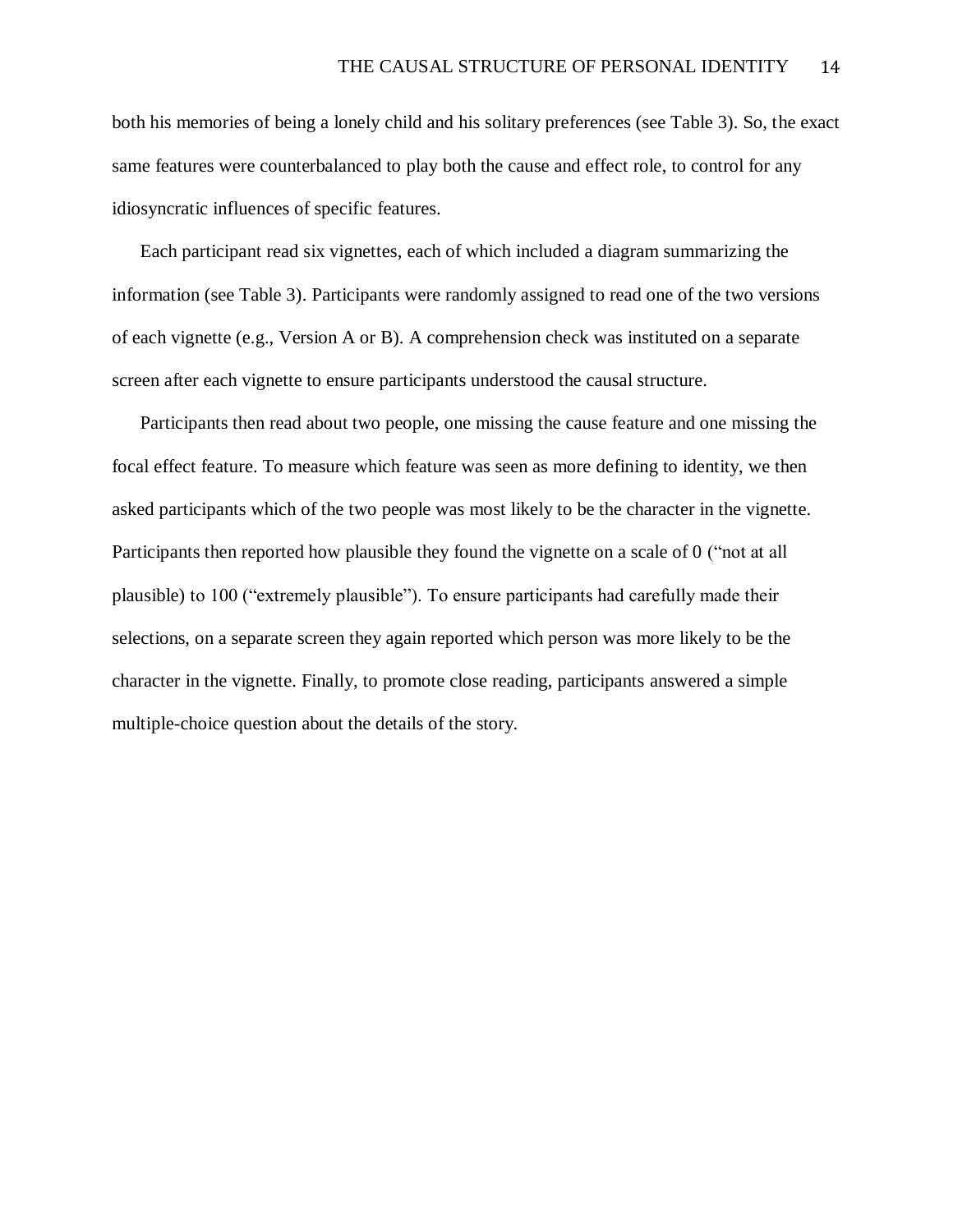Table 3*.*

*Example Story Used in Experiment 3*

Version A

Jack has a few salient characteristics. Among them are that he is very shy, he likes solitary activities, and he has very strong memories from his childhood.

Jack didn't have many friends as a child so many of his memories from childhood are of him playing alone. As a result of these memories and experiences, he has always been shy and his favorite activities are generally solitary ones like building model airplanes. He has always thought his memories of his childhood experiences caused both his shyness and his preference for solitary activities.

This information can be summarized as follows:

|                       | Shyness                 |
|-----------------------|-------------------------|
| Childhood memories of | Preference for solitary |
| playing alone         | activities              |



Jack has a few salient characteristics. Among them are that he is very shy, he likes solitary activities, and he has very strong memories from his childhood.

Jack has always been shy. As a result of his shyness, he didn't have many friends as a child so many of his memories from childhood are of him playing alone and his favorite activities are generally solitary ones like building model airplanes. He has always thought shyness caused both these memories of his childhood experiences and his preference for solitary activities.

This information can be summarized as follows:

Childhood memories of playing alone Shyness Preference for solitary activities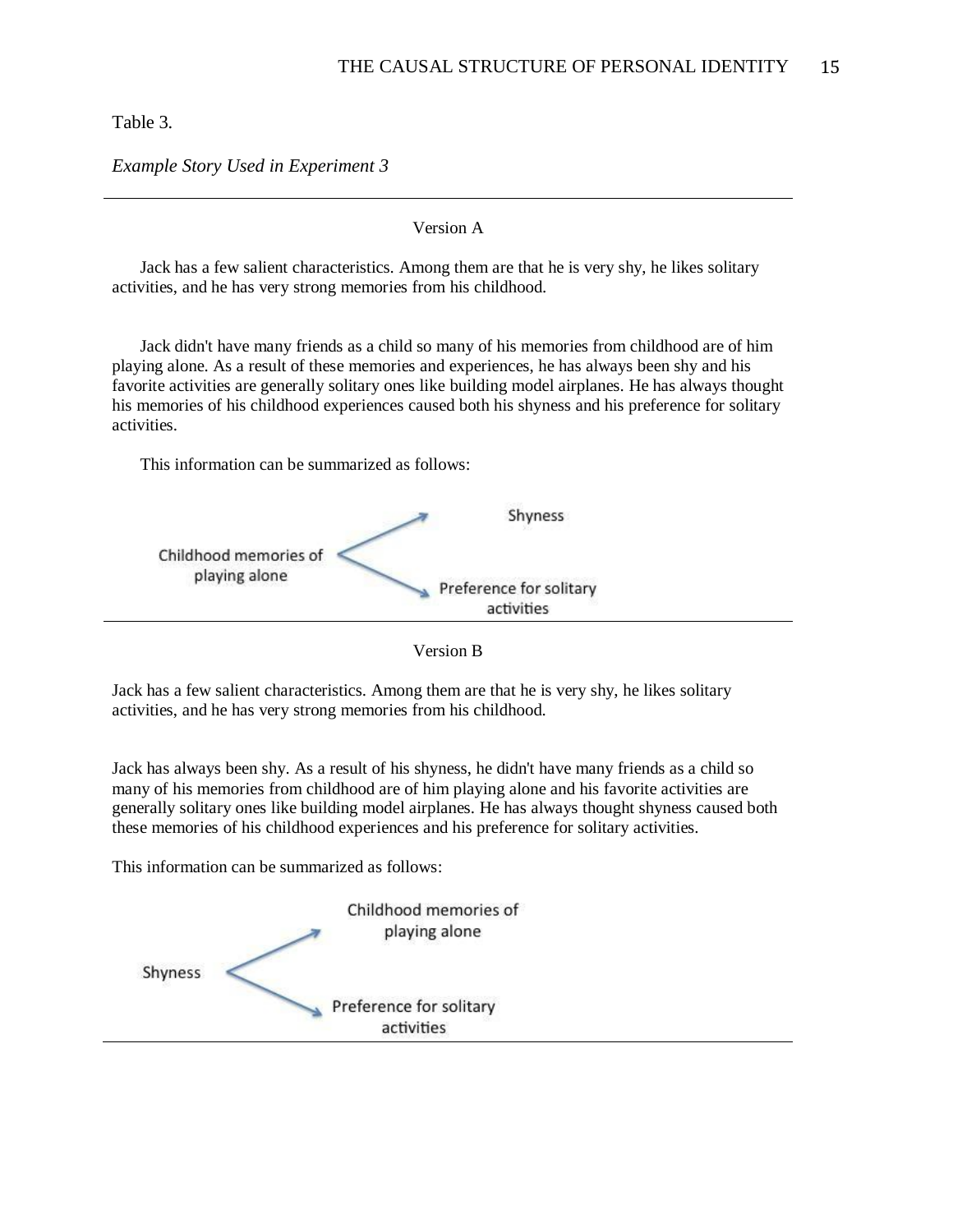#### **Results**

We excluded trials where participants misreported the causal relationship of the features in the comprehension check (9% of trials) or provided inconsistent answers of which person was the character in the vignette when asked a second time (3% of trials). Similar results were found when no trials were excluded (see SOM-U).

The dependent measure was the average percentage of trials in which participants selected the person who was missing the effect feature. The causal self hypothesis predicts that participants will believe that the person missing the causally peripheral effect feature is the same person, rather than the person missing the causally central cause feature. This is what we found. Participants were significantly more likely to select the person missing the effect feature (*M*=68%, *SD=*23%, 95% CI = [.62, .74]), *t*(57)=5.96, *p*<.001, *d*=.78, replicating the prior findings using an experimental manipulation of causal centrality. When a feature was made more causally central, changes in that feature were perceived as more inconsistent with continuity of identity.

Note that according to both approaches to causal centrality, the cause feature in this study is more causally central (both has more connections and is deeper in the causal chain). A similar experiment (reported in the SOM-U) pitted the two approaches against each other. The results of this experiment replicated the findings and were more consistent with the causal connections account of causal centrality.

We also looked at the effects of vignette plausibility. Representations of concepts, in general, are influenced by our prior knowledge (Murphy, 2002; Murphy & Medin, 1985). This suggests that prior intuitions about what causal relationships are likely to occur among features of identity may moderate identity judgments. The higher the perceived plausibility, the more likely that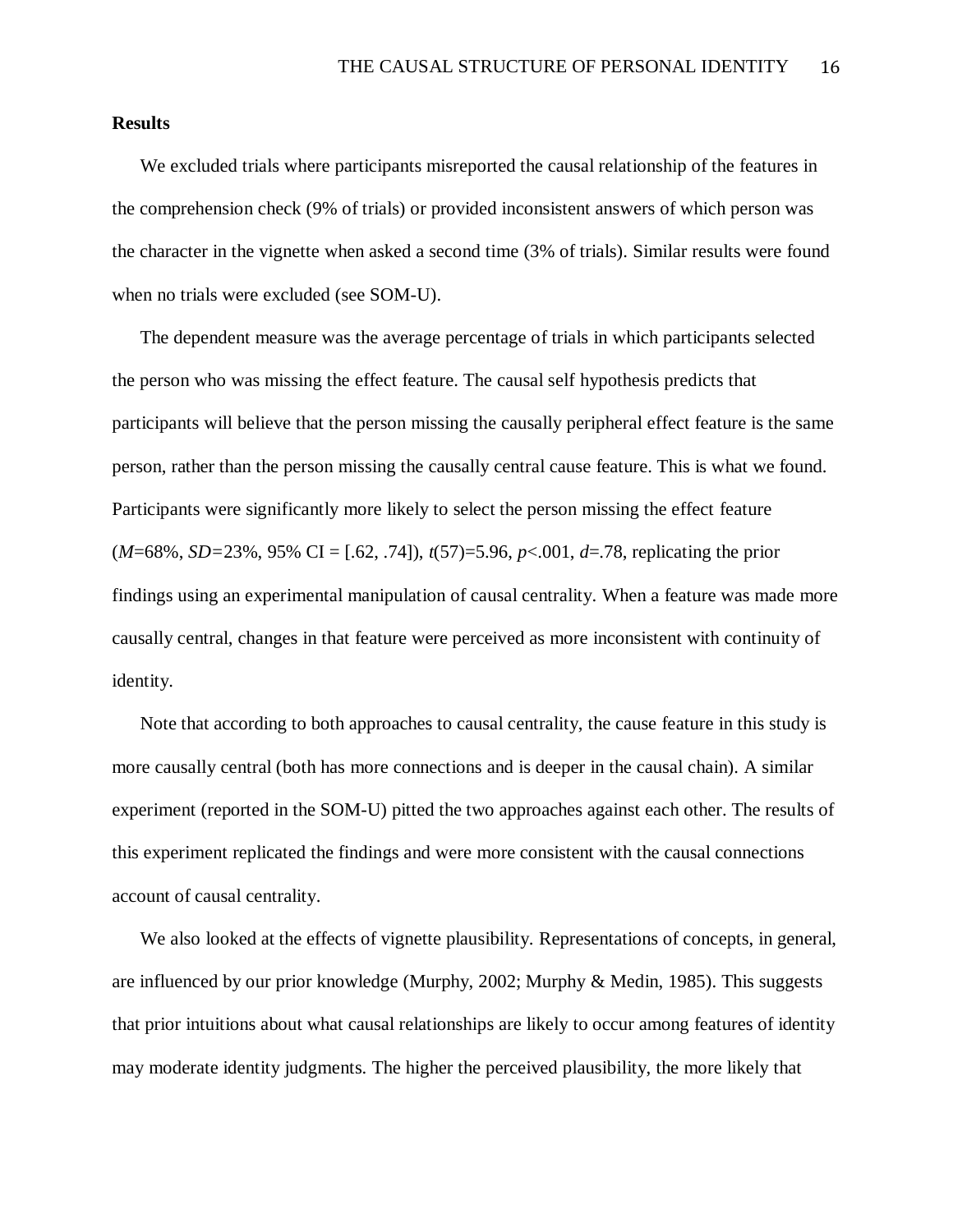participants believed that the effect feature was actually causally peripheral and the more likely that they selected the person missing the effect feature.

We found the predicted moderation by plausibility. Story plausibility was correlated with the proportion of selections of the person missing the causally peripheral effect feature  $(r = .65, )$  $p=0.023$ , 95% CI = [.12, .89]). The average proportion of selections of the person missing the effect feature was significantly higher among the six most plausible vignettes (*M*=56.9%, *SD*=15.8%) than the six least plausible vignettes (*M*=80.2%, *SD*=9.1%), *t*(10)=2.55, *p*=.029, 95% CI=[.03, .44]. This results suggests that participants' use of the causal information from the vignettes was moderated by how it fit with their beliefs about which causal relationships are relatively more likely to occur between features of identity.

#### **Discussion**

People perceived more causally central features as being more necessary for continuity of identity, for both the self (Experiment 1) and others (Experiment 2). Manipulating the causal centrality of a feature changed perceptions of how defining that feature was to identity (Experiment 3).

Prior research has focused on comparing the individual importance of different types of features. These approaches seem to have missed a critical aspect of people's representations of identity, beliefs about the causal relationships between features. These relationships influence the extent to which a feature defines identity. These findings are consistent with people's general drive to explain the world using causal relations (Gopnik, 1998; Keil, 2006), and with narrativebased views of identity (McAdams, 2001, 2012).

While both the number of causal connections and causal depth related to how defining a feature was to identity, the number of causal connections was consistently more important (see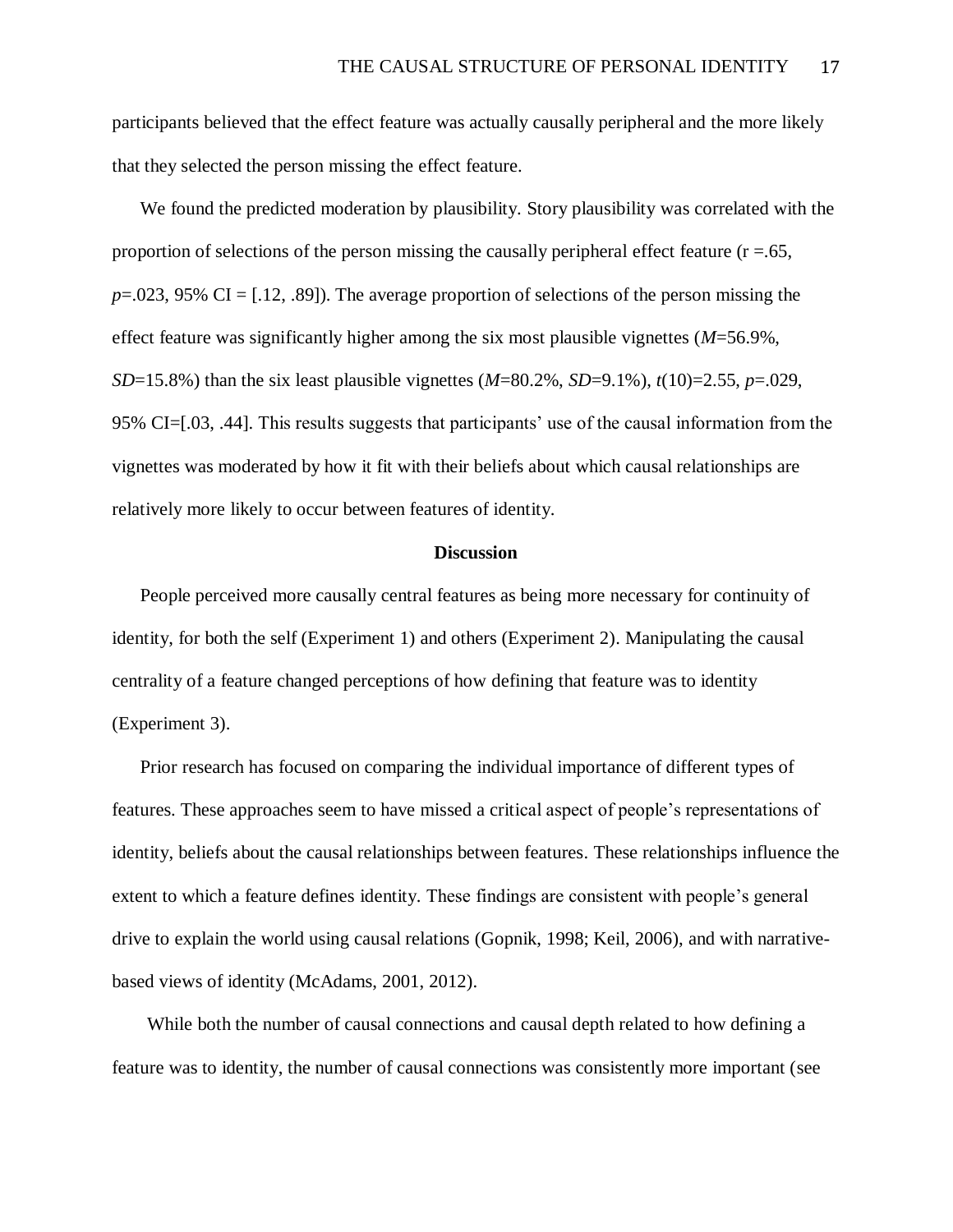SOM-R for discussion). This suggests that features that either cause many other features or are caused by the combination of many other features (or both) will be most defining of identity. So, changes to features or the addition of new features may be less disruptive when people can causally connect these new aspects to existing features of identity. In fact, prior research has found that students whose personal narratives included more causal descriptions of experienced changes had greater emotional stability (Lodi-Smith et al., 2009).

Differences in people's beliefs about the causal structure of their identities may have important implications for understanding identity-based motivations for behavior. If people who anticipate disruptions to more causally central features are less connected to their future selves, they may make more short-sighted decisions (Bartels & Urminsky, 2011). The effectiveness of interventions that appeal to identity features (e.g., "be a voter", Bryan 2011) may depend on the causal centrality of the targeted feature.

Our representations of ourselves and others are not simply comprised of sets of features or social categories. These representations crucially incorporate beliefs about the causal relations between aspects of identity. The answer to the riddle of who we truly are lies at the nexus of causal connections between the features of our identity.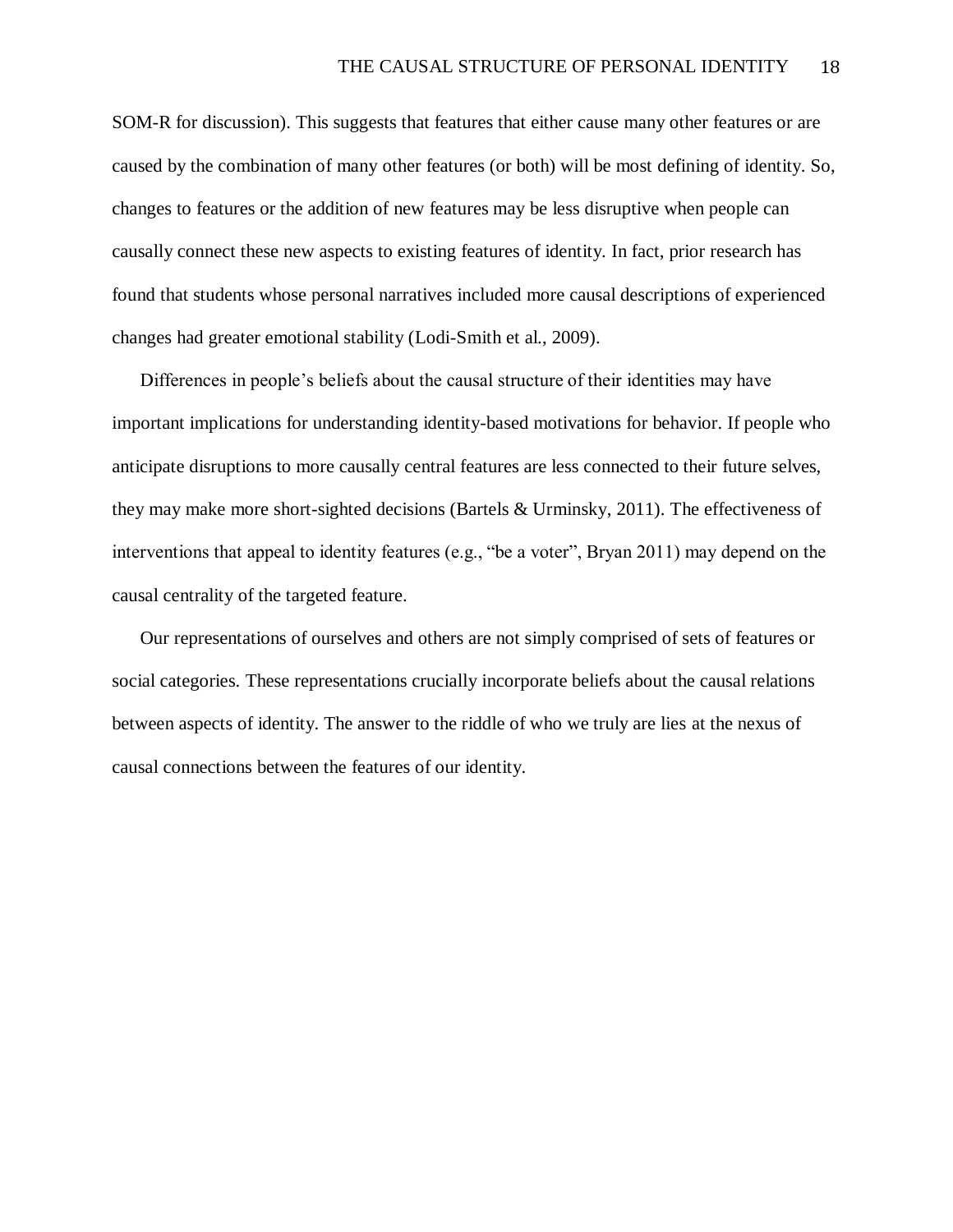#### **References**

- Akerlof, G. A., & Kranton, R. E. (2000). Economics and identity. *Quarterly journal of Economics*,*115*, 715-753.
- Akerlof, G. A., & Kranton, R. E. (2010). *Identity Economics: How Our Identities Shape Our Work. Wages, and Well-being.* Princeton, NJ: Princeton University Press.
- Ahn, W., Kim, N. S., Lassaline, M. E., & Dennis, M. J. (2000). Causal status as a determinant of feature centrality. *Cognitive Psychology, 41*, 361-416.
- Bartels, D. M., & Rips, L. J. (2010). Psychological connectedness and intertemporal choice. *Journal of Experimental Psychology: General*, *139*, 49.
- Bartels, D. M., & Urminsky, O. (2011). On intertemporal selfishness: How the perceived instability of identity underlies impatient consumption. *Journal of Consumer Research*, *38*, 182-198.
- Bartels, D. M., and Urminsky, O. (2015). To know and to care: How awareness and valuation of the future jointly shape consumer savings and spending. *Journal of Consumer Research*, 41, 1469-1485.
- Bertrand, M., Kamenica, E, & Pan, J. (2015). Gender identity and relative income within households. *The Quarterly Journal of Economics*, *571*, 614.
- Blok, S., Newman, G., & Rips, L. (2005). Individuals and their concepts. In W. K. Ahn, R. L. Goldstone, B. C. Love, A. B. Markman, & P. Wolff (Eds.), Categorization inside and outside the laboratory: Essays in honor of Douglas L. Medin (pp. 127–149). Washington, DC: American Psychological Association.
- Bonett, D. G., & Wright, T. A. (2000). Sample size requirements for estimating Pearson, Kendall and Spearman correlations. *Psychometrika*, *65*, 23-28.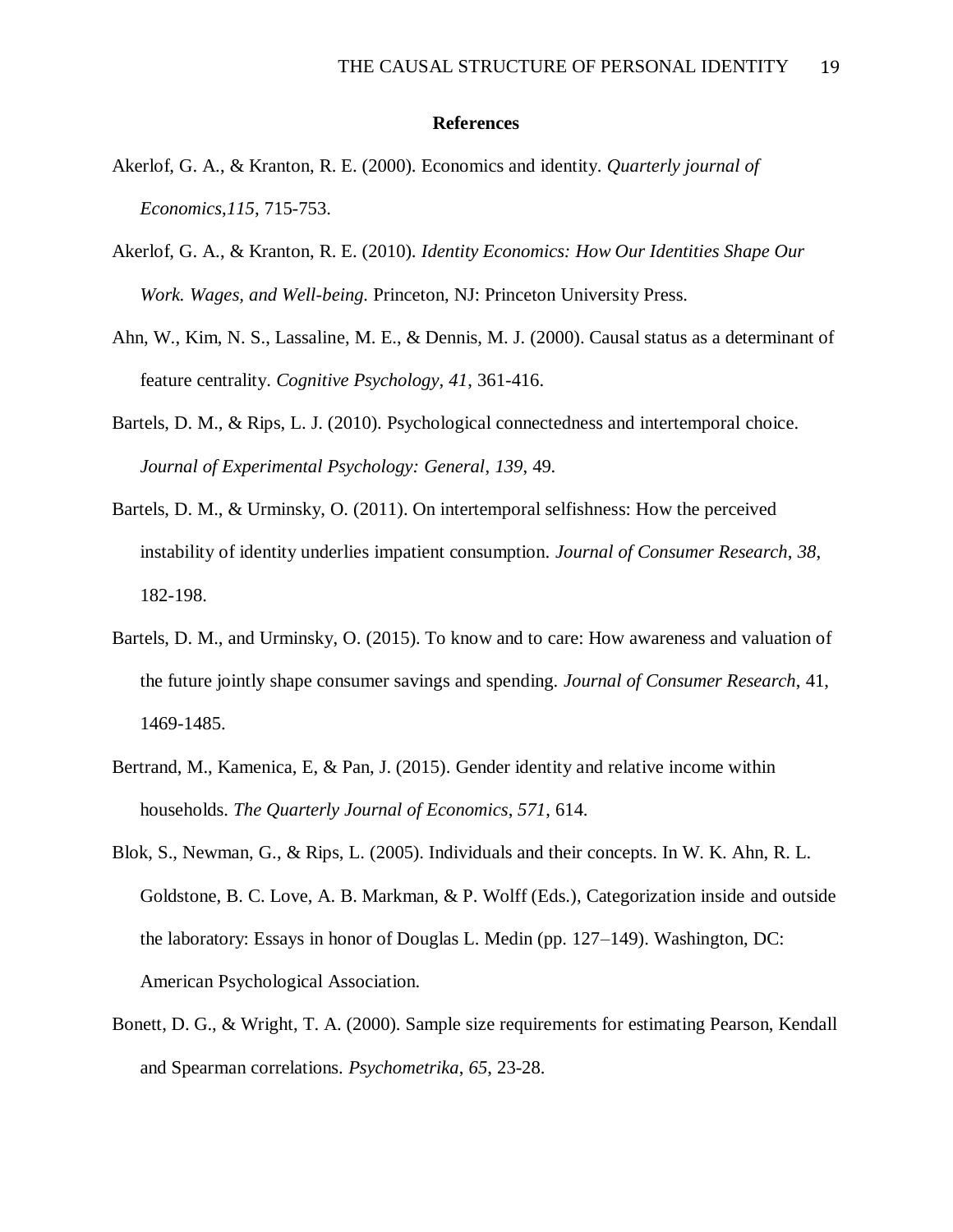- Bryan, C.J., Walton, G.M., Rogers, T., & Dweck, C.S. (2011). Motivating voter turnout by invoking the self. *Proceedings of the National Academy of Sciences*, *108*(31), 12653-12656.
- Cohn, A., Fehr, E., & Maréchal, M.A. (2014). Business culture and dishonesty in the banking industry. *Nature*, 516, 86-89.
- Haslam, N., Bastian, B., & Bissett, M. (2004). Essentialist beliefs about personality and their implications. *Personality and Social Psychology Bulletin*, *30*, 1661-1673.

Gopnik, A. (1998). Explanation as orgasm. *Minds and Machines*, *8*, 101–118.

- Jones, E. E., & Nisbett, R. E. (1972). The actor and the observer: Divergent perceptions of the causes of behavior. In E. E. Jones et al. (Eds.), Attribution: Perceiving the causes of behavior. Morristown, NJ: General Learning Press.
- Keil, F. C. (2006). Explanation and understanding. *Annual Review of Psychology, 57,* 227-254.
- Kim, N. S., & Park, E. Y. (2009). ConceptBuilder: An open-source software tool for measuring, depicting, and quantifying causal models. *Behavior research methods*, *41*(1), 128-136.
- Lodi-Smith, J., Geise, A., Robins, R. W., & Roberts, B. W. (2009). Narrating personality change. *Journal of Personality and Social Psychology*, *96*, 679–689.
- Markus, H., & Wurf, E. (1987). The dynamic self-concept: A social psychological perspective. *Annual Review of Psychology*, *38*, 299-337.
- McAdams, D. P. (2001). The psychology of life stories. *Review of general psychology*, *5*, 100.
- McAdams, D. P. (2013). The psychological self as actor, agent, and author. *Perspectives on Psychological Science*, *8*, 272-295.
- Murphy, G. L., & Medin, D. L. (1985). The role of theories in conceptual coherence. *Psychological review*, *92*(3), 289.
- Murphy, G. L. (2002). *The big book of concepts*. Cambridge, MA: MIT Press.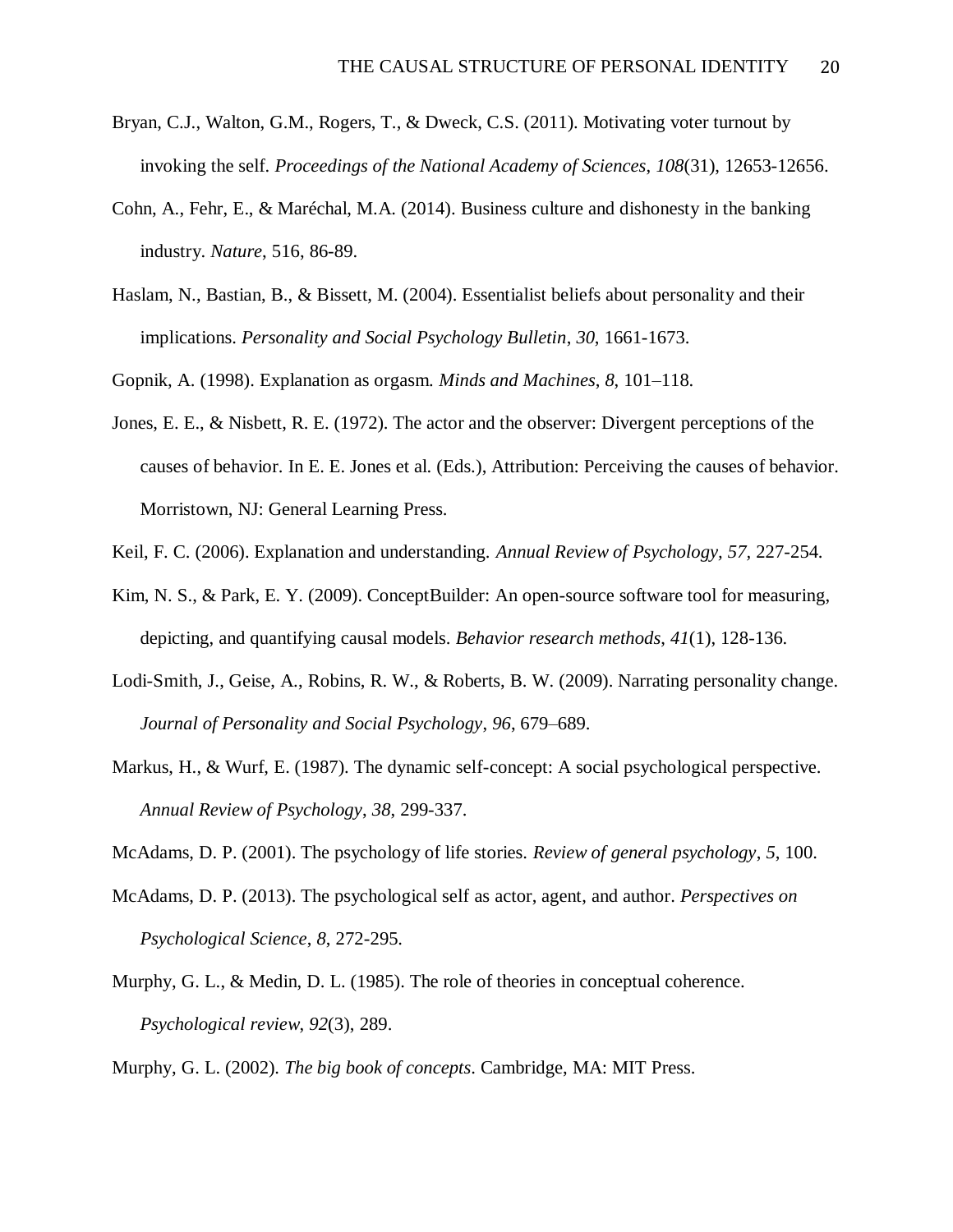- Orhun, A. Y., & Urminsky, O. (2013). Conditional Projection: How Own Evaluations Influence Beliefs About Others Whose Choices Are Known.*Journal of Marketing Research*, *50*(1), 111-124.
- Pronin, E. (2008). How we see ourselves and how we see others. *Science*, *320*, 1177-1180.
- Rehder, B. (2003). A causal-model theory of conceptual representation and categorization. *Journal of Experimental Psychology: Learning, Memory, and Cognition, 29,* 1141-59.
- Rehder, B. & Hastie, R. (2001). Causal knowledge and categories: The effects of causal beliefs on categorization, induction, and similarity. *Journal of Experimental Psychology: General, 130,* 323-360.
- Sloman, S., Love, B., & Ahn, W. (1998). Feature centrality and conceptual coherence. *Cognitive Science, 22,* 189-228.
- Strohminger, N., & Nichols, S. (2014). The essential moral self. *Cognition*, *131*(1), 159-171.
- Strohminger, N., & Nichols, S. (2015). Neurodegeneration and identity. *Psychological Science. 26,* 1468-1479.
- Turner, J. C. (1985). Social categorization and the self-concept: A social cognitive theory of group behavior. *Advances in group processes: Theory and research*, *2*, 77-122.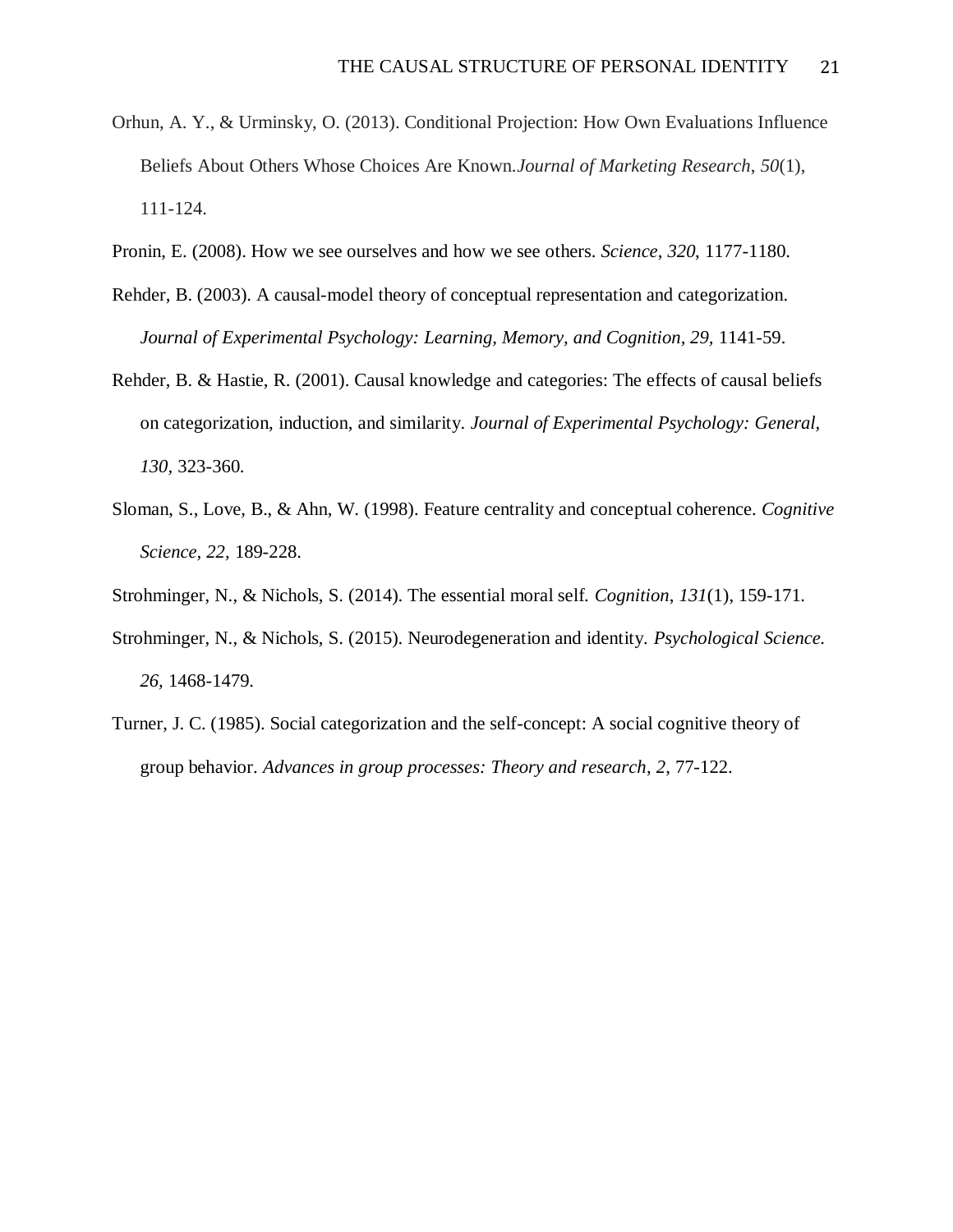#### **Appendix 1: Causal Depth Analyses**

To calculate causal centrality based on the causal depth of a feature we used the dependency model of causal centrality (Sloman et al., 1998). According to this iterative model, *Ci,* the centrality of feature *i*, is determined (at each time step) by summing across the centrality of the concept's other features (at time,  $t$ ),  $c_{j,t}$ , multiplied by how dependent each feature,  $j$ , is on feature *i*, *dij*:

$$
C_{i,t+1}=\sum_{j}d_{ij}c_{j,t}.\tag{1}
$$

The implementation of the model is a repeated matrix multiplication that comes to a stable ranking within a small number of iterations (Sloman et al., 1998; Kim & Park, 2009). The ConceptBuilder software performs 15 iterations and the initial centrality of all features (at time 0) is set to 0.5.

As *dij* is a positive value when feature *i* causes feature *j,* according to this model, the deeper a feature is in the causal chain, the more defining it is to the concept. In the concept map task, the dependence, *dij*, is the value (1=weak, 2=moderate, 3=strong) that participants assigned to the strength of each causal relationship they drew.

#### **Causal Depth Analyses – Experiment 1**

l

We found evidence that this measure of causal centrality influenced identity judgments. The Spearman rank correlation between causal depth and disruption to identity ratings was significant,  $r = .65$ ,  $p = .008$ . The mean individual-level correlation between feature centrality and disruption to identity<sup>3</sup> was significantly positive  $(M = .23, 95\% \text{ CI} = [.14, .31]), t(79) = 5.27,$ *p* < .001. This positive relationship between causal depth and disruption to identity was observed for 78% of subjects.

<sup>&</sup>lt;sup>3</sup>All correlations reported are Spearman's rho. Fisher transformations were performed prior to t-tests.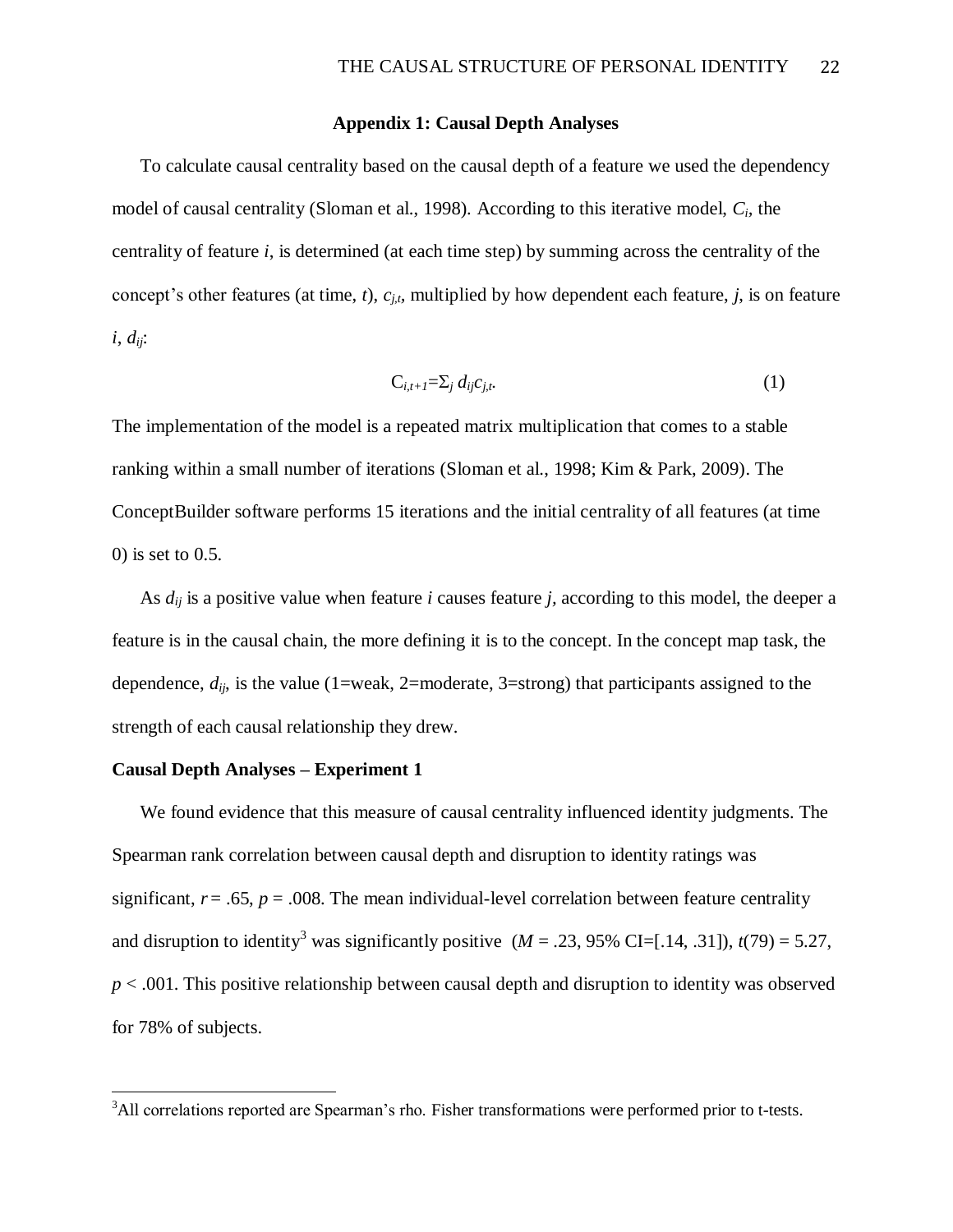#### **Causal Depth vs. Causal Connections Approaches – Experiment 1**

To examine how each measure of centrality relates to disruption of identity, we regressed identity disruption ratings on both measures (*z*-scored within-subject) at the individual level. The mean coefficient for the casual connections term  $(\bar{\beta}_{ connections} = .28, SD = .30, 95\% \text{ CI} = [.21, .35])$ was significantly positive,  $t(79)=8.36$ ,  $p<.001$ , and greater than the mean coefficient for the causal depth term ( $\bar{\beta}_{Depth}$ =.02, *SD*=.29, 95% CI=[-.05, .08]), *t*(79)=5.02, *p*<.001. The coefficient for the causal connections term was larger than the coefficient for causal depth for 70% of participants. The mean coefficient for the causal depth term was not greater than zero, *t*(79)=0.52, *p*>.250. These results confirm that the causal depth measure does not significantly add to the predictive power of a model that includes the number of causal connections.

#### **Pre-test Comparing Concept Map and Listing Causal Relationships Tasks**

In a separate pre-test, we confirmed that the "listing causal relationships" task used in Experiment 2 and the concept map task from Experiment 1 yielded similar causal centrality scores. Thirty subjects performed both tasks with the same 16 features of identity used in Experiments 1 and 2. For each subject, we calculated the Spearman correlation between the causal centrality of the 16 features generated by the two tasks. The average Spearman correlation was significantly greater than 0 for both the causal connections approach ( $M = .67$ ,  $SD = .45$ , 95% CI=[.51, .84]),  $t(29) = 8.27$ ,  $p < .001$  and the causal depth approach ( $M = .44$ ,  $SD = .38$ , 95% CI= $[0.30, 0.59]$ ,  $t(29) = 6.36$ ,  $p < 0.001$ . The Spearman correlation was positive for the vast majority of subjects—29 out of 30 for the causal connections approach, and 26 out of 30 for the causal depth approach. So, the two tasks appear to measure causal centrality in a similar way.

### **Causal Depth Analysis – Experiment 2**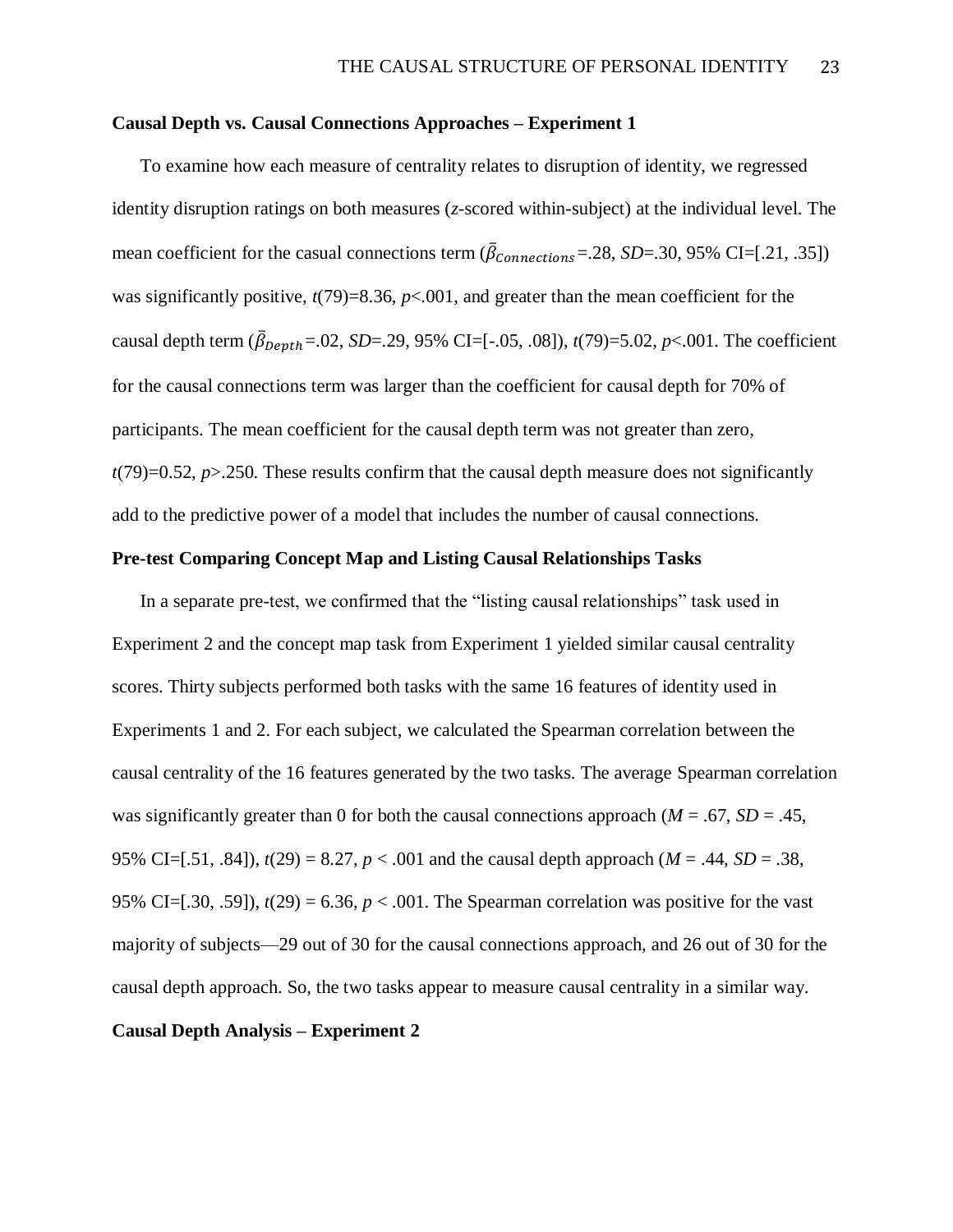The results of the causal depth correlational analyses revealed a similar pattern to the causal connections analyses. The overall correlation between causal depth and disruption to identity was significant in the close-other condition, and marginally significant in the self and genericother conditions. The results of the individual-level analysis revealed that the mean Spearman correlation for causal depth was significantly positive for all conditions ( $M_{\text{self}} = .26$ ,  $M_{\text{close-other}} =$ .32,  $M_{\text{generic-other}} = .22$ ),  $t(78) = 5.14$ ,  $t(78) = 6.61$ ,  $t(80) = 4.78$ ,  $ps < .001$ . The majority of participants in all conditions had a positive individual-level correlation between features' causal depth and rated disruptiveness of change (72%, 80%, and 72% in the self, close-other, and generic-other conditions, respectively). A one-way ANOVA revealed that the mean Spearman correlation did not differ by condition,  $F(2, 238) = 1.14$ ,  $p > 250$ , suggesting that the relationship between casual depth and disruption to identity was similar across conditions (see Table S1).

|                  |                                                 | <b>Causal Depth Approach</b>                                       |
|------------------|-------------------------------------------------|--------------------------------------------------------------------|
| <b>Condition</b> | <b>Aggregate Spearman</b><br><b>Correlation</b> | <b>Individual Spearman Correlations</b>                            |
| <b>Self</b>      | $r = .49, p = .05$                              | mean $r = .26$ , $t(78) = 5.15$ , $p < .001$ , 95% CI = [.16, .36] |
| Close-other      | $r = .65, p = .01$                              | mean $r = .32$ , $t(78) = 6.61$ , $p < .001$ , 95% CI = [.22, .42] |

Table S1. Summary of Experiment 2 Results

*Note.* T-tests in Individual Correlations column are one-sample t-tests of the mean Spearman rho (with Fisher transformation) against 0.

Generic-other  $r = .42$ ,  $p = .11$  mean  $r = .22$ ,  $t(80) = 4.79$   $p < .001$ , 95% CI = [.13, .31]

#### **Causal Depth vs. Causal Connections Approaches – Experiment 2**

To examine the relative impact of the two forms of causal centrality on disruption to identity scores, for each subject, we regressed identity disruption ratings on both measures of causal centrality (all measures z-scored within subject). We performed a 3 (condition: self, close-other,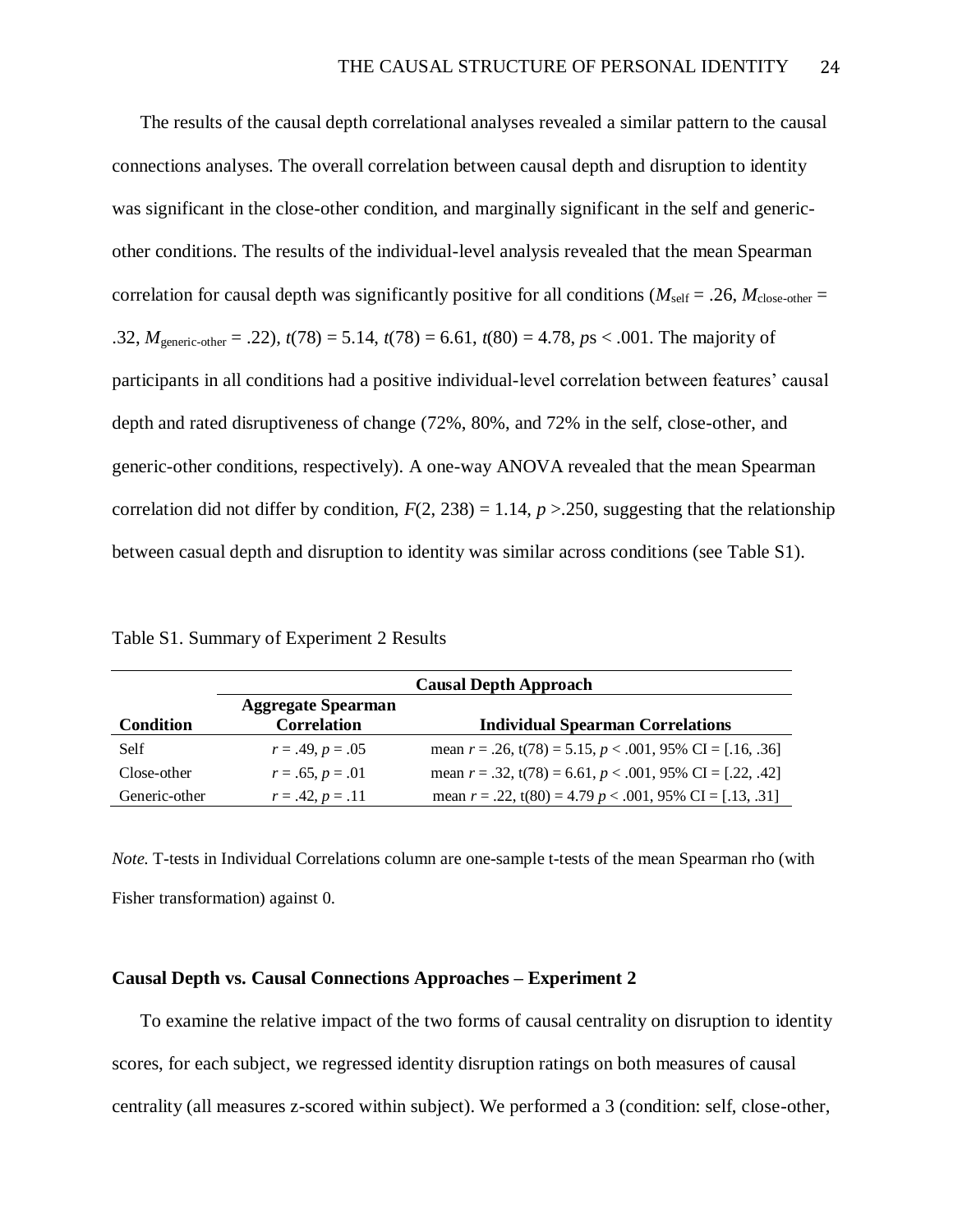generic-other)  $\times$  2 (causal centrality approach: causal connections vs causal depth) ANOVA on the resulting betas. The main effect of condition was not significant,  $F(2, 236) = 1.08$ ,  $p > .250$ , nor was the condition  $\times$  causal centrality approach interaction,  $F(2, 236) = .71$ ,  $p > .250$ , suggesting that condition did not influence the predictive value of these two causal centrality measures.

We found a main effect of causal centrality approach,  $F(1, 236) = 36.13$ ,  $p < .001$ . For all conditions the mean regression coefficient for the causal connections term (*Mself* = .26, *Mclose-other*  $= .32$ ,  $M_{generic\ other} = .31)$  was significantly positive,  $ts > 5.45$ ,  $ps < .001$ , and greater than the mean coefficient for the causal depth term  $(M_{self} = .04, M_{close\}-other = .03, M_{generic\}-other = .05)$ , *t*s > 2.8, *p*s < .01 (see Table S2). The mean coefficient for the causal depth term was not significantly positive for any condition, *t*s < 1.03, *p*s > .250. Replicating the results of Experiment 1, the regression analysis suggests that the causal depth approach does not significantly add to the predictive power of a model that includes the number of causal connections.

|                   | <b>Mean coefficient</b>       |                                    |                          |
|-------------------|-------------------------------|------------------------------------|--------------------------|
|                   | <b>Causal Connections</b>     | <b>Causal Depth Term,</b>          | t-tests Comparing        |
| <b>Condition</b>  | Term, $M(SD)$                 | M(SD)                              | <b>Terms</b>             |
| <b>Self</b>       | $.26(.42)$ 95% CI=[.16, .35]  | .04 (.37) 95% CI= $[-.05, .11]$    | $t(78) = 2.89, p = .005$ |
| Close-other       | $.32$ (.42) 95% CI=[.23, .42] | $.03$ (.45) 95% CI=[-.07, .13]     | $t(78) = 3.43, p = .001$ |
| Generic-other     | $.31(.45)$ 95% CI=[.21, .41]  | $-.05(.46)$ 95% CI=[ $-.16, .05$ ] | $t(80) = 4.03, p < .001$ |
| <b>Discussion</b> |                               |                                    |                          |

In both Experiments 1 and 2 (and in an additional experimented presented in the SOM-U where causal centrality of features was manipulated), we found that the causal centrality of features of identity was more determined by the number of causal connections a feature was involved in, rather than the causal depth of the feature. As causes generally occur before their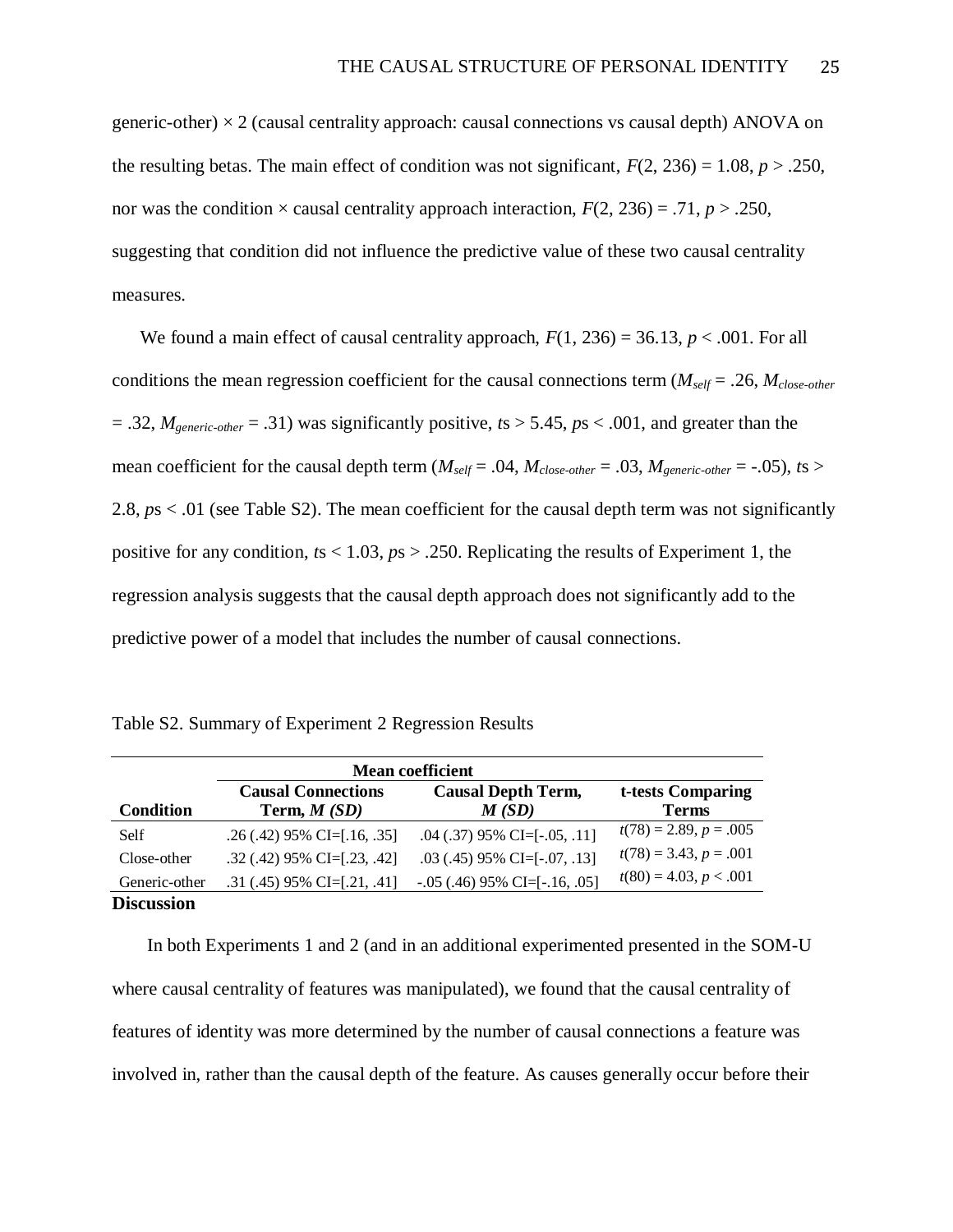effects, this means that the features that develop early in our lives (e.g., childhood memories) will not necessarily remain the most defining to identity, contrary to what a causal depth approach would suggest. Rather how defining an early-developing feature is to identity will depend on how many other features it causes. Late-developing features will be important if they are caused by the combination of other features and, in turn, cause new features.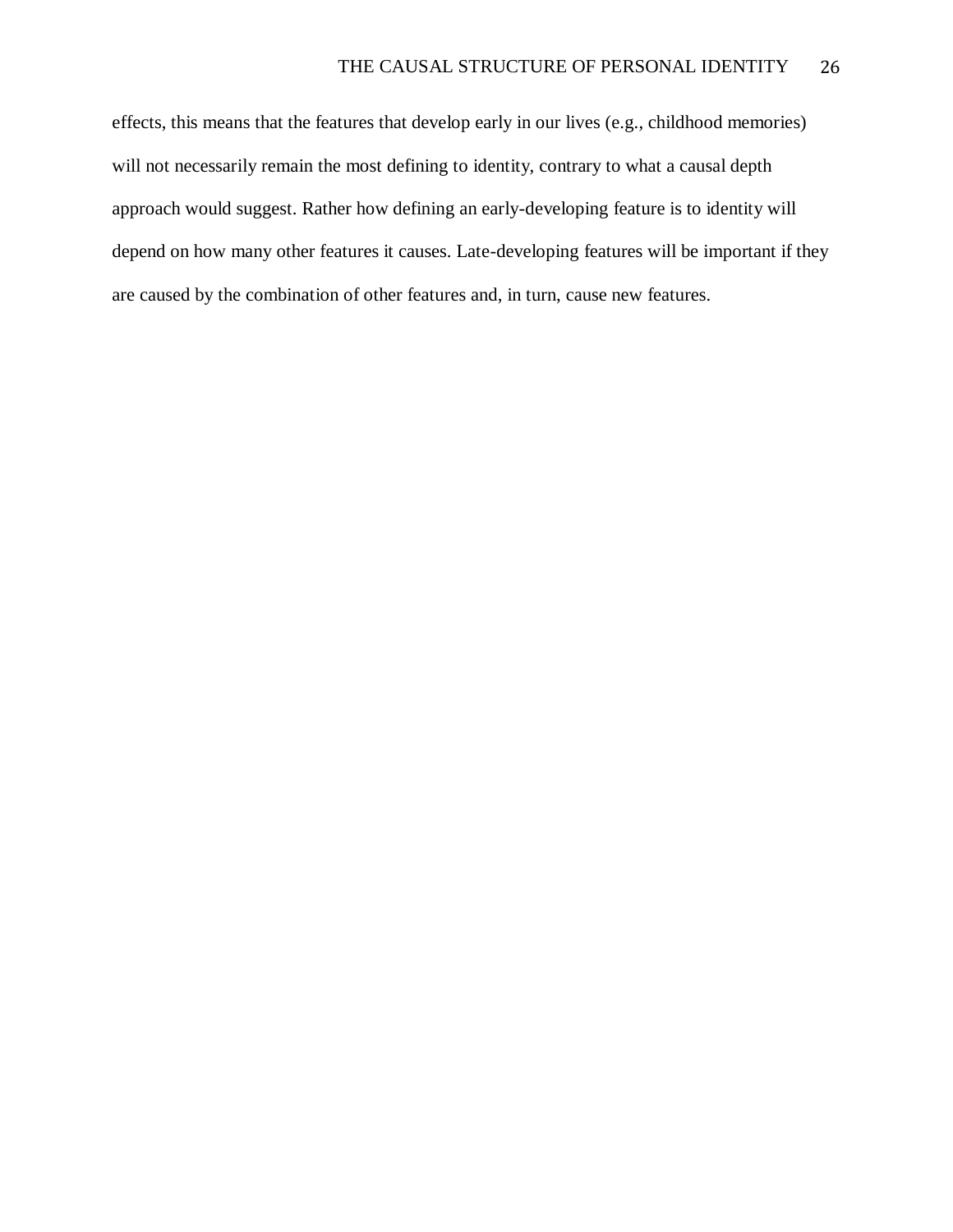#### **Appendix 2: Supplemental Materials**

#### **Experiment 1**

#### **Wording of Survey Questions**

Disruption to identity question: *We would now like to understand how a change in each of the features below would change your identity. That is, for each of the features below, imagine that you are completely different on that dimension (e.g., for height, if you are tall, imagine that something changed so that you are now short). Do you think that you would still be the same person you are now, or would you be a different person? Please indicate your answer with each of the sliders below where 0 means, "I would be the exact same person" and 100 means, "I would be a completely different person."*

Expected change question: *We would now like to understand how much you think each of the features below may change in the future. Please indicate how much you think each feature will change in the next 5 years with each of the sliders below where 0 means, "Will not change at all" and 100 means, "Will change completely."*

#### **Relationship between Causal Centrality and Expected Change**

We found that the two measures of causal centrality, casual connections and causal depth, did not relate to the ratings of expected change in each feature ( $\bar{r}_{\text{connections}} = .07$ ,  $p = .061$ , 95% CI = [0.0, .15];  $\bar{r}_{\text{Depth}}$  = -03,  $p = .437,95\%$  CI = [-.11, .05]). In fact, some of the most central features (childhood memories) and least central features (height) were expected to remain the most stable. This suggests that the causal centrality of a feature, although strongly related to the importance of the feature's stability for identity, is distinct from the anticipated likelihood of change in that feature.

#### **Causal Centrality Analysis with only High Importance Features**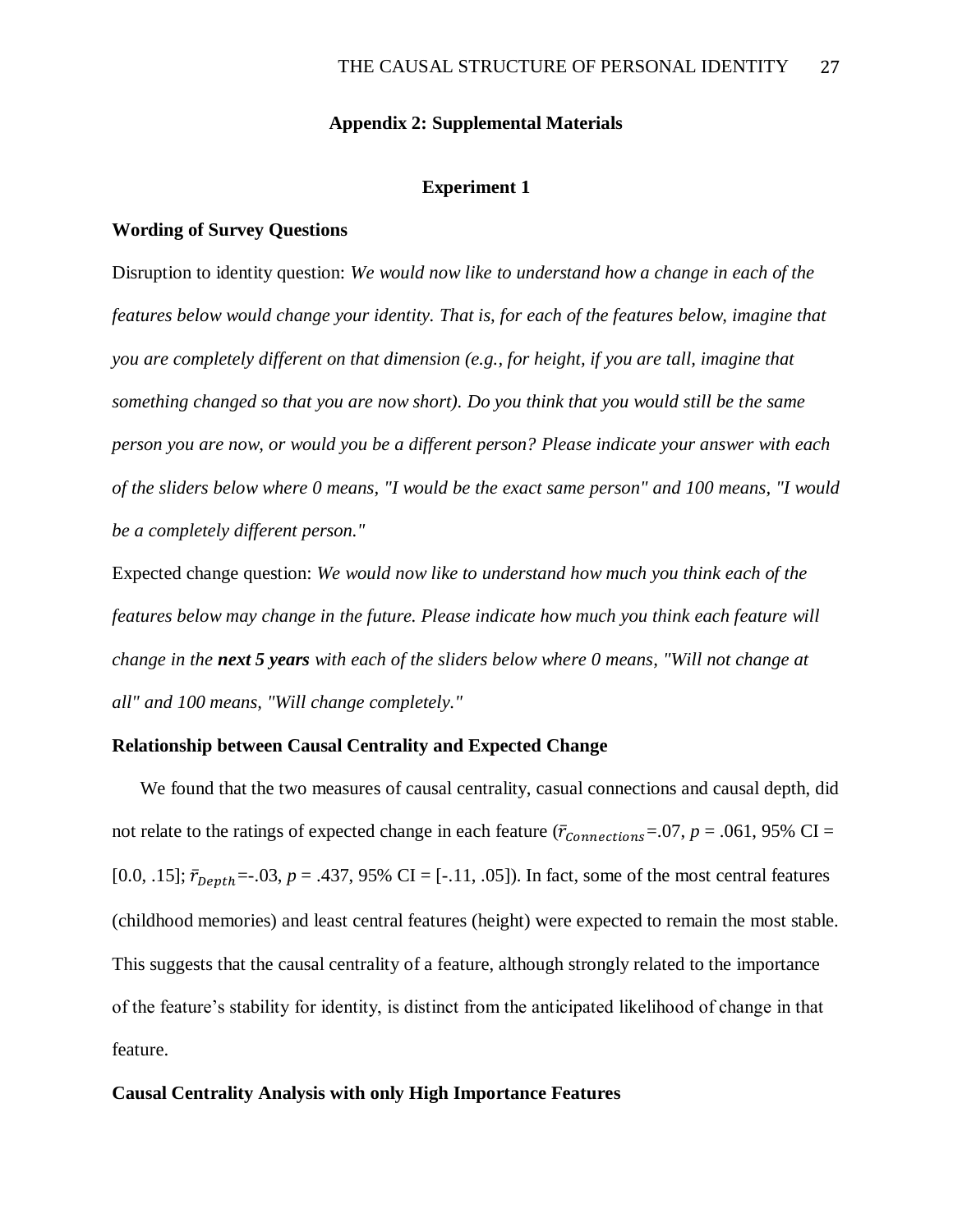**Causal Connections.** Changes to features with more causal connections on average were rated as moderately more disruptive to identity, *r=*.56, *p*=.063. The majority of participants in all conditions had a positive correlation between features' causal connections and rated disruption (67% of participants). The mean individual-level correlation between feature centrality and disruption<sup>4</sup> was significantly positive,  $\bar{r}$ =.18, 95% CI = [.10, .27]),  $t(78)$ =4.26, *p*<.001. One participant gave the same answer to the disruption to identity question for all high importance features and had to be excluded from this analysis.

**Causal Depth.** Changes to features with higher causal depth scores (see SOM-R for details on how this score was calculated) on average were not rated as more disruptive to identity, *r=*.25, *p*>.250. However, the majority of participants in all conditions had a positive correlation between features' causal depth and rated disruption (61% of participants). The mean individuallevel correlation between feature centrality and disruption was significantly positive,  $\bar{r}$ =.12, 95%  $CI = [0.02, 0.22]$ ,  $t(78)=2.44$ ,  $p=.017$ . One participant gave the same answer to the disruption to identity question for all high importance features and had to be excluded from this analysis.

l

<sup>&</sup>lt;sup>4</sup>All correlations reported are Spearman's rho. Fisher transformations were performed prior to t-tests to better satisfy the normality assumption.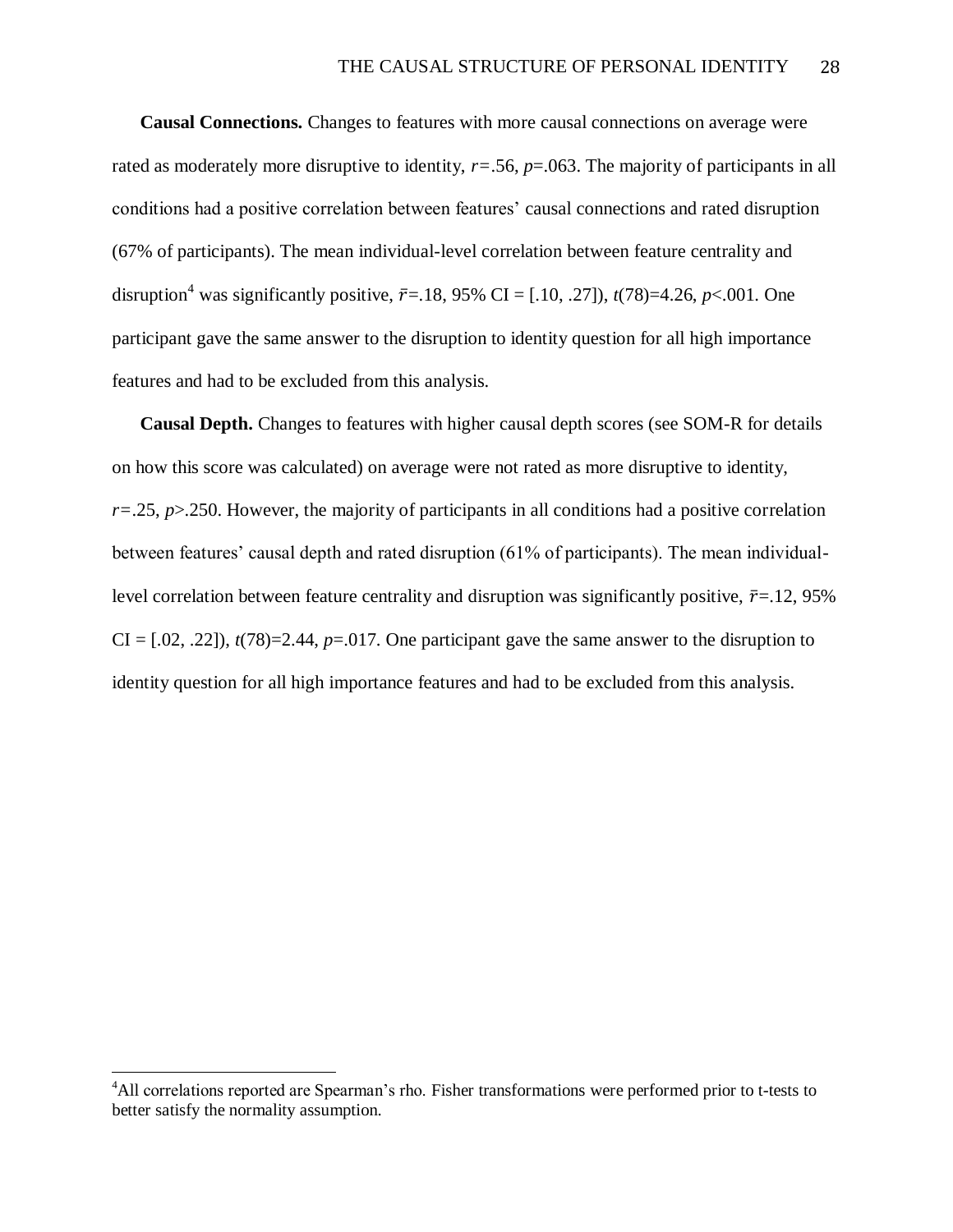### **Experiment 2**

#### **Correlations Between Causal Centrality and Disruption to Identity with All Features**

We performed both the aggregate and individual level Spearman correlational analysis including all participants (i.e. even those who failed the attention checks)<sup>5</sup>. The results are similar to those presented in the main manuscript and are summarized in Table SU1.

Table SU1. Summary of Experiment 2 results including all participants who failed attention checks

|                  | <b>Causal Connections Approach</b>                        |                                                                    |
|------------------|-----------------------------------------------------------|--------------------------------------------------------------------|
| <b>Condition</b> | <b>Aggregate</b><br><b>Spearman</b><br><b>Correlation</b> | <b>Individual Spearman Correlations</b>                            |
|                  |                                                           |                                                                    |
| <b>Self</b>      | $r = .60, p = .014$                                       | mean $r = .34$ ,t(79) = 7.20, $p < .001$ , 95% CI = [.25, .43]     |
| Close-other      | $r = .62, p = .013$                                       | mean $r = .37$ , $t(80) = 8.88$ , $p < .001$ , 95% CI = [.28, .45] |
| Generic-other    | $r = .42, p = .110$                                       | mean $r = .29$ , $t(81) = 6.19$ , $p < .001$ , 95% CI = [.20, .38] |

*Note.* T-tests in Individual Correlations column are one-sample t-tests of the mean Spearman rho (with Fisher transformation) against 0.

# **Correlations Between Causal Centrality and Disruption to Identity with only High Importance Features**

**Causal Connections.** Changes to features with more causal connections on average were not rated as more disruptive to identity, in all three conditions (self:  $r=17$ ,  $p=.588$ ; close-other:  $r=18$ ,  $p=.573$ ; generic-other:  $r=-.17$ ,  $p=.604$ ). However, the majority of participants in all conditions had a positive correlation between features' causal connections and rated disruption

 $\overline{a}$ 

<sup>&</sup>lt;sup>5</sup> All participants who provided usable data are included in this analysis. Correlations for two participants who gave all the same answers could not be calculated so they are excluded from this analysis. A technical error prevented five participants from viewing any features, so they are also excluded from this analysis.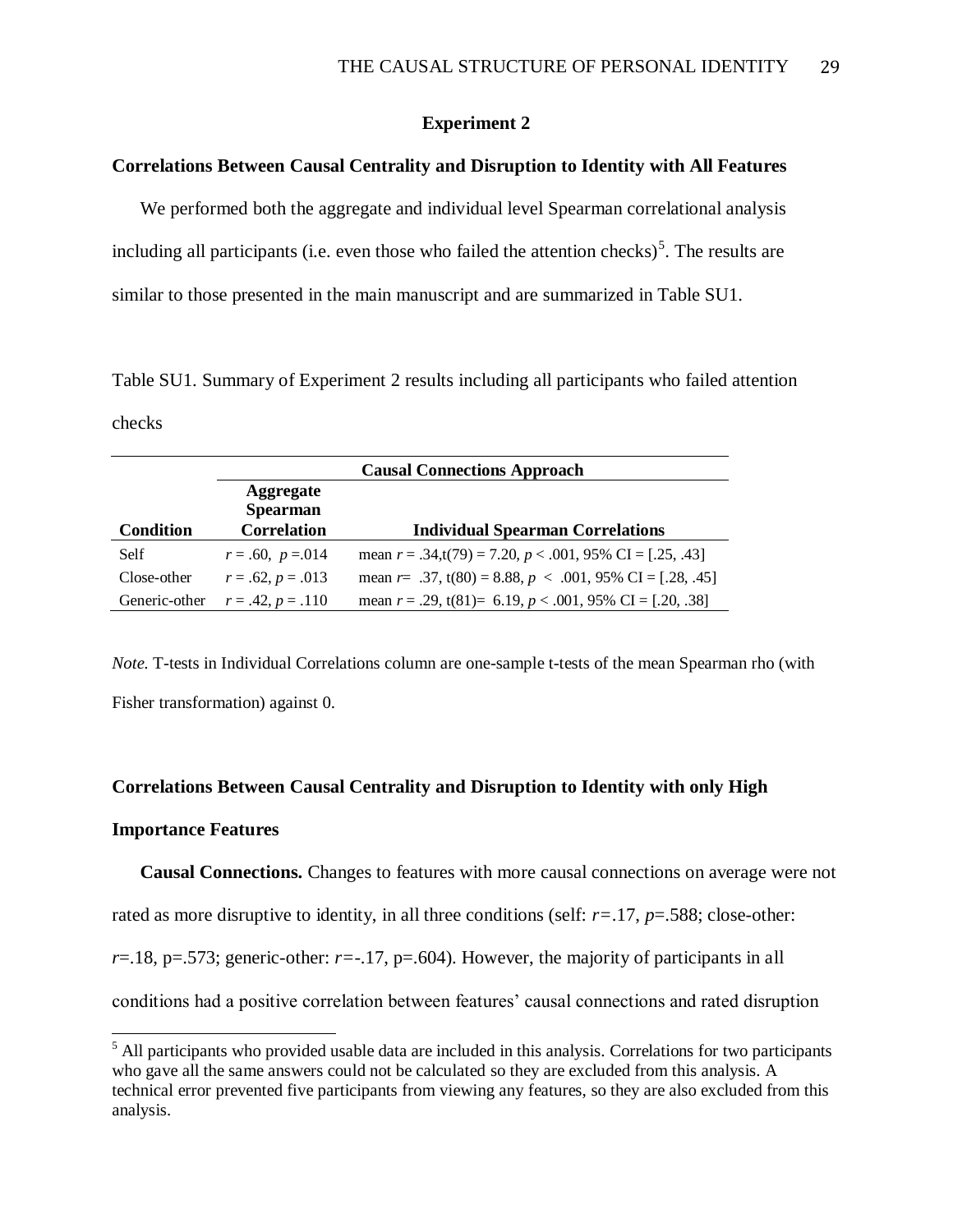(65% of participants in each condition). On average, the individual-level correlations were significantly positive in all conditions ( $\bar{r}_{Self}$ =.15, *p*=.003, 95% CI = [.05, .25];  $\bar{r}_{close-other}$ =.17,  $p<.001$ , 95% CI [.09, .25];  $\bar{r}_{generic-other}$  = 10,  $p$ =.056, 95% CI = [.00, .20]).

**Causal Depth.** Changes to features with higher causal depth scores (see SOM-R for details on how this was calculated) on average were not rated more disruptive to identity in all three conditions (self: *r=-*.17, *p*=.588; close-other: *r*=.22, p=.485; generic-other: *r=*-.23, p=.471). The majority of participants in all conditions had a positive correlation between features' causal depth and rated disruption (55%, 63%, 59% of participants in the self, close-other, and genericother conditions). However, the average individual-level correlations was significantly positive in only the close-other condition ( $\bar{r}_{Self}$ =.08, *p*=.127, 95% CI = [-.02, .19];  $\bar{r}_{close-other}$ =.12,  $p=0.015$ , 95% CI [.03, .22];  $\bar{r}_{generic-other}=0.07$ ,  $p=144$ , 95% CI = [-.03, .17]).



*Figure SU1*. Results of Experiment 2. Number of causal connections for each feature by condition.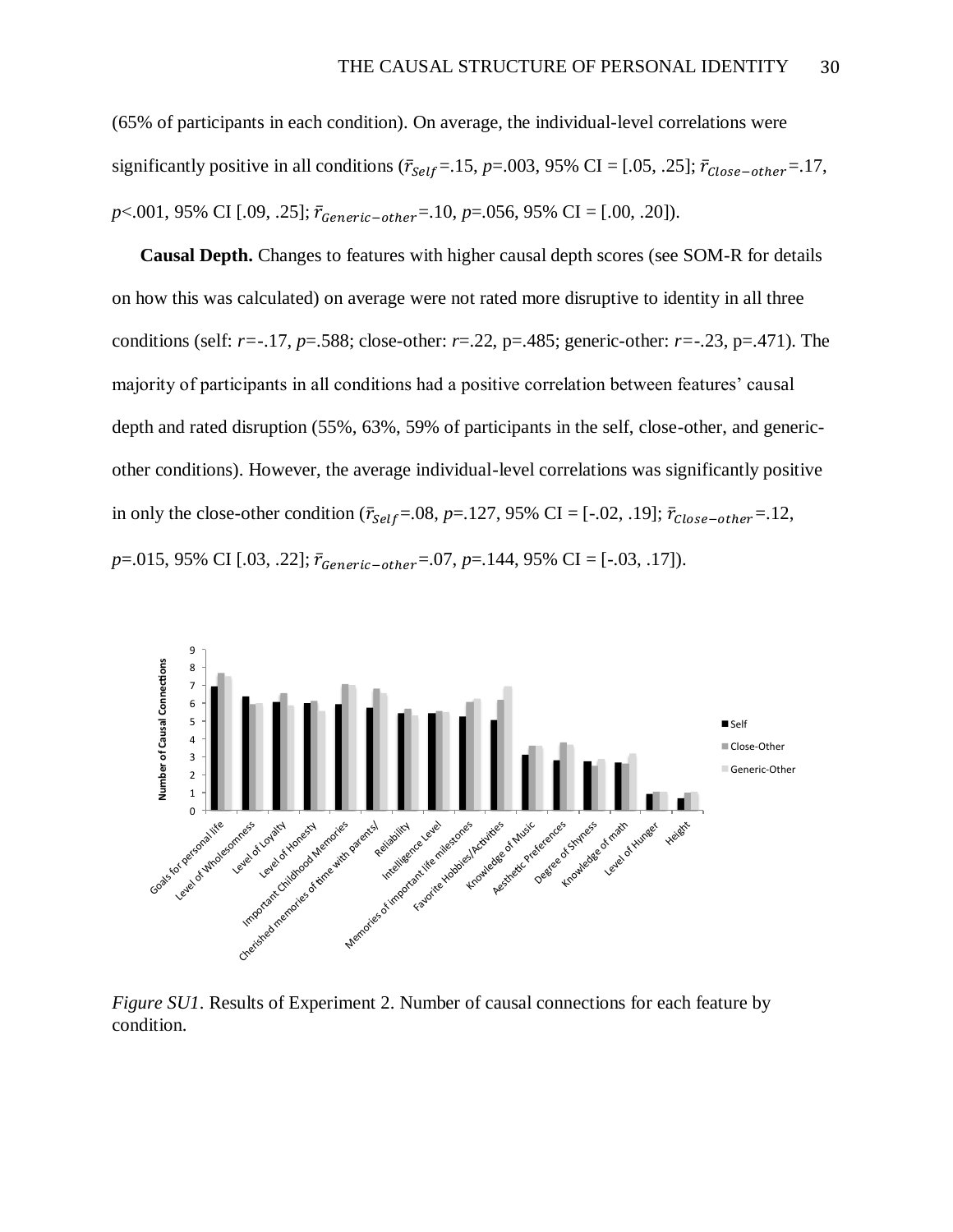## **Experiment 3**

Table SU2. Vignettes used in Experiment3 and Supplemental Experiment 4\*

| Version A                                                                                                                                                                                                                                                                                                                                                                                                                                                                                                                                               | Version B                                                                                                                                                                                                                                                                                                                                                                                                                                                                            |
|---------------------------------------------------------------------------------------------------------------------------------------------------------------------------------------------------------------------------------------------------------------------------------------------------------------------------------------------------------------------------------------------------------------------------------------------------------------------------------------------------------------------------------------------------------|--------------------------------------------------------------------------------------------------------------------------------------------------------------------------------------------------------------------------------------------------------------------------------------------------------------------------------------------------------------------------------------------------------------------------------------------------------------------------------------|
| Jack has a few salient characteristics. Among them                                                                                                                                                                                                                                                                                                                                                                                                                                                                                                      | Jack has a few salient characteristics. Among them are                                                                                                                                                                                                                                                                                                                                                                                                                               |
| are that he is very shy, he likes solitary activities, and                                                                                                                                                                                                                                                                                                                                                                                                                                                                                              | that he is very shy, he likes solitary activities, and he                                                                                                                                                                                                                                                                                                                                                                                                                            |
| he has very strong memories from his childhood.                                                                                                                                                                                                                                                                                                                                                                                                                                                                                                         | has very strong memories from his childhood.                                                                                                                                                                                                                                                                                                                                                                                                                                         |
| Jack didn't have many friends as a child so many of                                                                                                                                                                                                                                                                                                                                                                                                                                                                                                     | Jack he has always been shy. As a result of his                                                                                                                                                                                                                                                                                                                                                                                                                                      |
| his memories from childhood are of him playing                                                                                                                                                                                                                                                                                                                                                                                                                                                                                                          | shyness, he didn't have many friends as a child so                                                                                                                                                                                                                                                                                                                                                                                                                                   |
| alone. As a result of these memories and experiences,                                                                                                                                                                                                                                                                                                                                                                                                                                                                                                   | many of his memories from childhood are of him                                                                                                                                                                                                                                                                                                                                                                                                                                       |
| he has always been shy and his favorite activities are                                                                                                                                                                                                                                                                                                                                                                                                                                                                                                  | playing alone and his favorite activities are generally                                                                                                                                                                                                                                                                                                                                                                                                                              |
| generally solitary ones like building model airplanes.                                                                                                                                                                                                                                                                                                                                                                                                                                                                                                  | solitary ones like building model airplanes. He has                                                                                                                                                                                                                                                                                                                                                                                                                                  |
| He has always thought his memories of his childhood                                                                                                                                                                                                                                                                                                                                                                                                                                                                                                     | always thought shyness caused both these memories                                                                                                                                                                                                                                                                                                                                                                                                                                    |
| experiences caused both his shyness and his                                                                                                                                                                                                                                                                                                                                                                                                                                                                                                             | of his childhood experiences and his preference for                                                                                                                                                                                                                                                                                                                                                                                                                                  |
| preference for solitary activities.                                                                                                                                                                                                                                                                                                                                                                                                                                                                                                                     | solitary activities.                                                                                                                                                                                                                                                                                                                                                                                                                                                                 |
| Mary has a few salient characteristics. Among them                                                                                                                                                                                                                                                                                                                                                                                                                                                                                                      | Mary has a few salient characteristics. Among them                                                                                                                                                                                                                                                                                                                                                                                                                                   |
| are that she is very ambitious, her professional goal is                                                                                                                                                                                                                                                                                                                                                                                                                                                                                                | are that she is very ambitious, her professional goal is                                                                                                                                                                                                                                                                                                                                                                                                                             |
| to become a neurosurgeon, and many of her                                                                                                                                                                                                                                                                                                                                                                                                                                                                                                               | to become a neurosurgeon, and many of her important                                                                                                                                                                                                                                                                                                                                                                                                                                  |
| important memories are of her various academic                                                                                                                                                                                                                                                                                                                                                                                                                                                                                                          | memories are of her various academic                                                                                                                                                                                                                                                                                                                                                                                                                                                 |
| accomplishments.                                                                                                                                                                                                                                                                                                                                                                                                                                                                                                                                        | accomplishments.                                                                                                                                                                                                                                                                                                                                                                                                                                                                     |
| As long as anyone can remember, Mary wanted to be                                                                                                                                                                                                                                                                                                                                                                                                                                                                                                       | As long as anyone can remember, Mary has been very                                                                                                                                                                                                                                                                                                                                                                                                                                   |
| a neurosurgeon. As a result of this goal, Mary                                                                                                                                                                                                                                                                                                                                                                                                                                                                                                          | ambitious. As a result of her ambition, Mary was a                                                                                                                                                                                                                                                                                                                                                                                                                                   |
| became a very good student so many of her                                                                                                                                                                                                                                                                                                                                                                                                                                                                                                               | very good student so many of her important memories                                                                                                                                                                                                                                                                                                                                                                                                                                  |
| important memories are of her various academic                                                                                                                                                                                                                                                                                                                                                                                                                                                                                                          | are of her various academic accomplishments. Her                                                                                                                                                                                                                                                                                                                                                                                                                                     |
| accomplishments. Her goal also led her to develop a                                                                                                                                                                                                                                                                                                                                                                                                                                                                                                     | ambition also led her to develop the professional goal                                                                                                                                                                                                                                                                                                                                                                                                                               |
| very high level of ambition. She has always thought                                                                                                                                                                                                                                                                                                                                                                                                                                                                                                     | of being a neurosurgeon. She has always thought that                                                                                                                                                                                                                                                                                                                                                                                                                                 |
| that her desire to become a neurosurgeon caused both                                                                                                                                                                                                                                                                                                                                                                                                                                                                                                    | her ambitious personality caused both her desire to be                                                                                                                                                                                                                                                                                                                                                                                                                               |
| these important memories of her accomplishments                                                                                                                                                                                                                                                                                                                                                                                                                                                                                                         | a neurosurgeon and her memories of her academic                                                                                                                                                                                                                                                                                                                                                                                                                                      |
| and her ambitious personality.                                                                                                                                                                                                                                                                                                                                                                                                                                                                                                                          | experiences.                                                                                                                                                                                                                                                                                                                                                                                                                                                                         |
| Henry has a few salient characteristics. Among them                                                                                                                                                                                                                                                                                                                                                                                                                                                                                                     | Henry has a few salient characteristics. Among them                                                                                                                                                                                                                                                                                                                                                                                                                                  |
| are that he is extremely honest, he has many                                                                                                                                                                                                                                                                                                                                                                                                                                                                                                            | are that he is extremely honest, he has many                                                                                                                                                                                                                                                                                                                                                                                                                                         |
| memories of the lessons his parents taught him as a                                                                                                                                                                                                                                                                                                                                                                                                                                                                                                     | memories of the lessons his parents taught him as a                                                                                                                                                                                                                                                                                                                                                                                                                                  |
| child, and he has a lot of close friends.                                                                                                                                                                                                                                                                                                                                                                                                                                                                                                               | child, and he has a lot of close friends.                                                                                                                                                                                                                                                                                                                                                                                                                                            |
| When he was a child, Henry's parents emphasized the<br>importance of honesty and he has many memories of<br>them praising him for being honest. As a result of<br>these lessons and memories, Henry has always been<br>able to have many close friends and he developed<br>into an extremely honest person; no one can<br>remember an instance of Henry being dishonest.<br>Henry has always thought that his memories of his<br>parents emphasis on and praise of honesty caused his<br>ability to have many close friends and his extreme<br>honesty. | Henry has always been an extremely honest person;<br>no one can remember an instance of Henry being<br>dishonest. As a result of his honesty, Henry has<br>always been able to have many close friends and has<br>many memories of his parents praising him for being<br>honest and emphasizing the importance of honesty.<br>Henry has always thought that his honesty caused<br>both his parents to emphasize these life lessons and<br>his ability to have so many close friends. |

\*Vignettes modified in Supplemental Experiment 4 to have four features and to accommodate a common effect structure.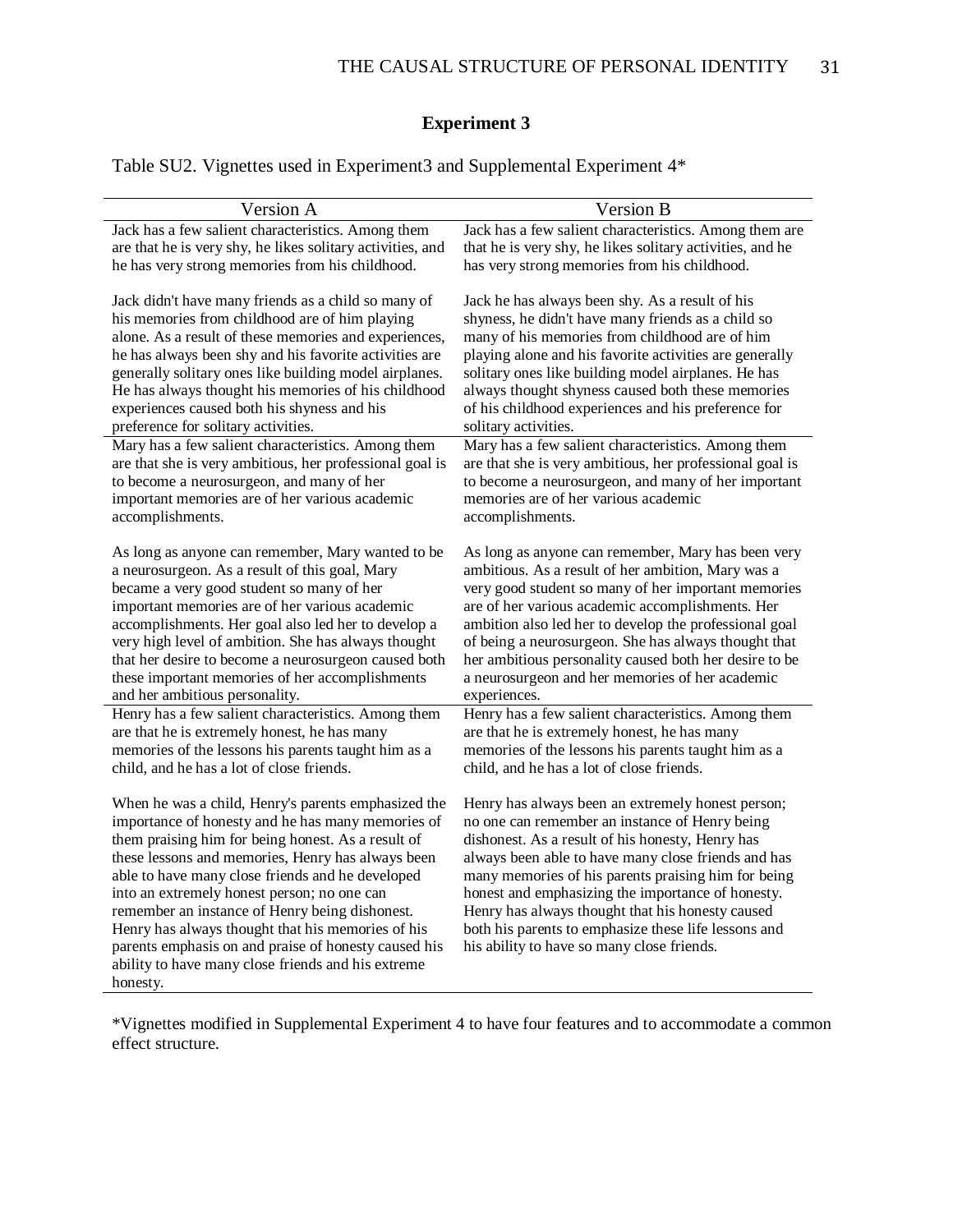| Version A                                                                                                                                                                                                                                                                                                                                                                                                                                                                                                                                                                                       | Version B                                                                                                                                                                                                                                                                                                                                                                                                                                                                                                                                                    |
|-------------------------------------------------------------------------------------------------------------------------------------------------------------------------------------------------------------------------------------------------------------------------------------------------------------------------------------------------------------------------------------------------------------------------------------------------------------------------------------------------------------------------------------------------------------------------------------------------|--------------------------------------------------------------------------------------------------------------------------------------------------------------------------------------------------------------------------------------------------------------------------------------------------------------------------------------------------------------------------------------------------------------------------------------------------------------------------------------------------------------------------------------------------------------|
| Jane has a few salient characteristics. Among them                                                                                                                                                                                                                                                                                                                                                                                                                                                                                                                                              | Jane has a few salient characteristics. Among them are                                                                                                                                                                                                                                                                                                                                                                                                                                                                                                       |
| are that she is very intelligent, she has many                                                                                                                                                                                                                                                                                                                                                                                                                                                                                                                                                  | that she is very intelligent, she has many cherished                                                                                                                                                                                                                                                                                                                                                                                                                                                                                                         |
| cherished childhood memories of time spent with her                                                                                                                                                                                                                                                                                                                                                                                                                                                                                                                                             | childhood memories of time spent with her parents,                                                                                                                                                                                                                                                                                                                                                                                                                                                                                                           |
| parents, and her favorite activities generally involve                                                                                                                                                                                                                                                                                                                                                                                                                                                                                                                                          | and her favorite activities generally involve learning                                                                                                                                                                                                                                                                                                                                                                                                                                                                                                       |
| learning new things.                                                                                                                                                                                                                                                                                                                                                                                                                                                                                                                                                                            | new things.                                                                                                                                                                                                                                                                                                                                                                                                                                                                                                                                                  |
| As long as anyone can remember, Jane has always<br>been very intelligent. Her intelligence caused her<br>parents to teach her about everything from science to<br>music and she has many memories of her parents<br>teaching her all sorts of things about the world. Her<br>intelligence also cause her develop a love for<br>activities that involve learning-one of her favorite<br>activities is going to museums. Jane has always<br>thought that her intelligence caused both her<br>memories of her parents teaching her about the world<br>and her love of learning-related activities. | As long as she can remember, her parents always<br>wanted to teach her about the world. From an early<br>age they taught her about everything from science to<br>music. As a result of these memories, Jane developed<br>into a very intelligent person and her favorite<br>activities generally involve learning new things-one<br>of her favorite activities is going to museums. Jane<br>has always thought that her memories of her parents<br>teaching her about the world caused both her<br>intelligence and her love of learning-related activities. |
| Anne has a few salient characteristics. Among them                                                                                                                                                                                                                                                                                                                                                                                                                                                                                                                                              | Anne has a few salient characteristics. Among them                                                                                                                                                                                                                                                                                                                                                                                                                                                                                                           |
| are that she is very open-minded, she has always                                                                                                                                                                                                                                                                                                                                                                                                                                                                                                                                                | are that she is very open-minded, she has always                                                                                                                                                                                                                                                                                                                                                                                                                                                                                                             |
| preferred to be friends with quirky people, and she                                                                                                                                                                                                                                                                                                                                                                                                                                                                                                                                             | preferred to be friends with quirky people, and she                                                                                                                                                                                                                                                                                                                                                                                                                                                                                                          |
| loves adventurous activities.                                                                                                                                                                                                                                                                                                                                                                                                                                                                                                                                                                   | loves adventurous activities.                                                                                                                                                                                                                                                                                                                                                                                                                                                                                                                                |
| As long as anyone can remember, Anne has always                                                                                                                                                                                                                                                                                                                                                                                                                                                                                                                                                 | As long as anyone can remember, Anne has always                                                                                                                                                                                                                                                                                                                                                                                                                                                                                                              |
| been very open-minded. As a result, Anne developed                                                                                                                                                                                                                                                                                                                                                                                                                                                                                                                                              | preferred to be friends with people who have quirky                                                                                                                                                                                                                                                                                                                                                                                                                                                                                                          |
| a love for adventurous activities and a preference to                                                                                                                                                                                                                                                                                                                                                                                                                                                                                                                                           | personalities. As a result, Anne developed a love for                                                                                                                                                                                                                                                                                                                                                                                                                                                                                                        |
| be friends with people who had quirky personalities.                                                                                                                                                                                                                                                                                                                                                                                                                                                                                                                                            | adventurous activities and an open-minded                                                                                                                                                                                                                                                                                                                                                                                                                                                                                                                    |
| She has always thought her open-mindedness caused                                                                                                                                                                                                                                                                                                                                                                                                                                                                                                                                               | personality. She has always thought her preference in                                                                                                                                                                                                                                                                                                                                                                                                                                                                                                        |
| both her preferences in friends and her love of                                                                                                                                                                                                                                                                                                                                                                                                                                                                                                                                                 | friends caused both her open-mindedness and her love                                                                                                                                                                                                                                                                                                                                                                                                                                                                                                         |
| adventurous activities.                                                                                                                                                                                                                                                                                                                                                                                                                                                                                                                                                                         | of adventurous activities.                                                                                                                                                                                                                                                                                                                                                                                                                                                                                                                                   |
| Robert has a few salient characteristics. Among them                                                                                                                                                                                                                                                                                                                                                                                                                                                                                                                                            | Robert has a few salient characteristics. Among them                                                                                                                                                                                                                                                                                                                                                                                                                                                                                                         |
| are that he is very loyal, he has many fond memories                                                                                                                                                                                                                                                                                                                                                                                                                                                                                                                                            | are that he is very loyal, he has many fond memories                                                                                                                                                                                                                                                                                                                                                                                                                                                                                                         |
| of childhood, and his favorite places are the same as                                                                                                                                                                                                                                                                                                                                                                                                                                                                                                                                           | of childhood, and his favorite places are the same as                                                                                                                                                                                                                                                                                                                                                                                                                                                                                                        |
| they were when he was a child.                                                                                                                                                                                                                                                                                                                                                                                                                                                                                                                                                                  | they were when he was a child.                                                                                                                                                                                                                                                                                                                                                                                                                                                                                                                               |
| As long as anyone can remember, Robert has always                                                                                                                                                                                                                                                                                                                                                                                                                                                                                                                                               | Robert has many fond memories of his childhood                                                                                                                                                                                                                                                                                                                                                                                                                                                                                                               |
| been very loyal. He is extremely loyal to those who                                                                                                                                                                                                                                                                                                                                                                                                                                                                                                                                             | spent with his childhood friends who have remained                                                                                                                                                                                                                                                                                                                                                                                                                                                                                                           |
| are close to him. As a result of his loyalty, he has                                                                                                                                                                                                                                                                                                                                                                                                                                                                                                                                            | his best friends for his entire life. As a result of these                                                                                                                                                                                                                                                                                                                                                                                                                                                                                                   |
| many fond memories of his childhood friends who                                                                                                                                                                                                                                                                                                                                                                                                                                                                                                                                                 | friendships, he developed a very loyal personality; he                                                                                                                                                                                                                                                                                                                                                                                                                                                                                                       |
| have remained his best friends for his entire life. This                                                                                                                                                                                                                                                                                                                                                                                                                                                                                                                                        | extremely loyal to those who are close to him. This is                                                                                                                                                                                                                                                                                                                                                                                                                                                                                                       |
| is also true of his favorite places. His favorite place                                                                                                                                                                                                                                                                                                                                                                                                                                                                                                                                         | also true of his favorite places. His favorite place to                                                                                                                                                                                                                                                                                                                                                                                                                                                                                                      |
| to visit is his hometown and his favorite restaurant                                                                                                                                                                                                                                                                                                                                                                                                                                                                                                                                            | visit is his hometown and his favorite restaurant has                                                                                                                                                                                                                                                                                                                                                                                                                                                                                                        |
| has been the same since he was five. Robert has                                                                                                                                                                                                                                                                                                                                                                                                                                                                                                                                                 | been the same since he was five. Robert has always                                                                                                                                                                                                                                                                                                                                                                                                                                                                                                           |
| always thought his loyalty caused both his fond                                                                                                                                                                                                                                                                                                                                                                                                                                                                                                                                                 | thought his memories of his childhood friendships                                                                                                                                                                                                                                                                                                                                                                                                                                                                                                            |
| memories of his childhood friends and his                                                                                                                                                                                                                                                                                                                                                                                                                                                                                                                                                       | caused him develop both his loyal personality and his                                                                                                                                                                                                                                                                                                                                                                                                                                                                                                        |
| preferences for places to visit and eat.                                                                                                                                                                                                                                                                                                                                                                                                                                                                                                                                                        | preferences for places to visit and eat.                                                                                                                                                                                                                                                                                                                                                                                                                                                                                                                     |

## **Results (No Trials Excluded)**

According to our hypothesis, removing a causally central feature should be more disruptive

to identity than removing a causally peripheral feature. So, we predicted that participants should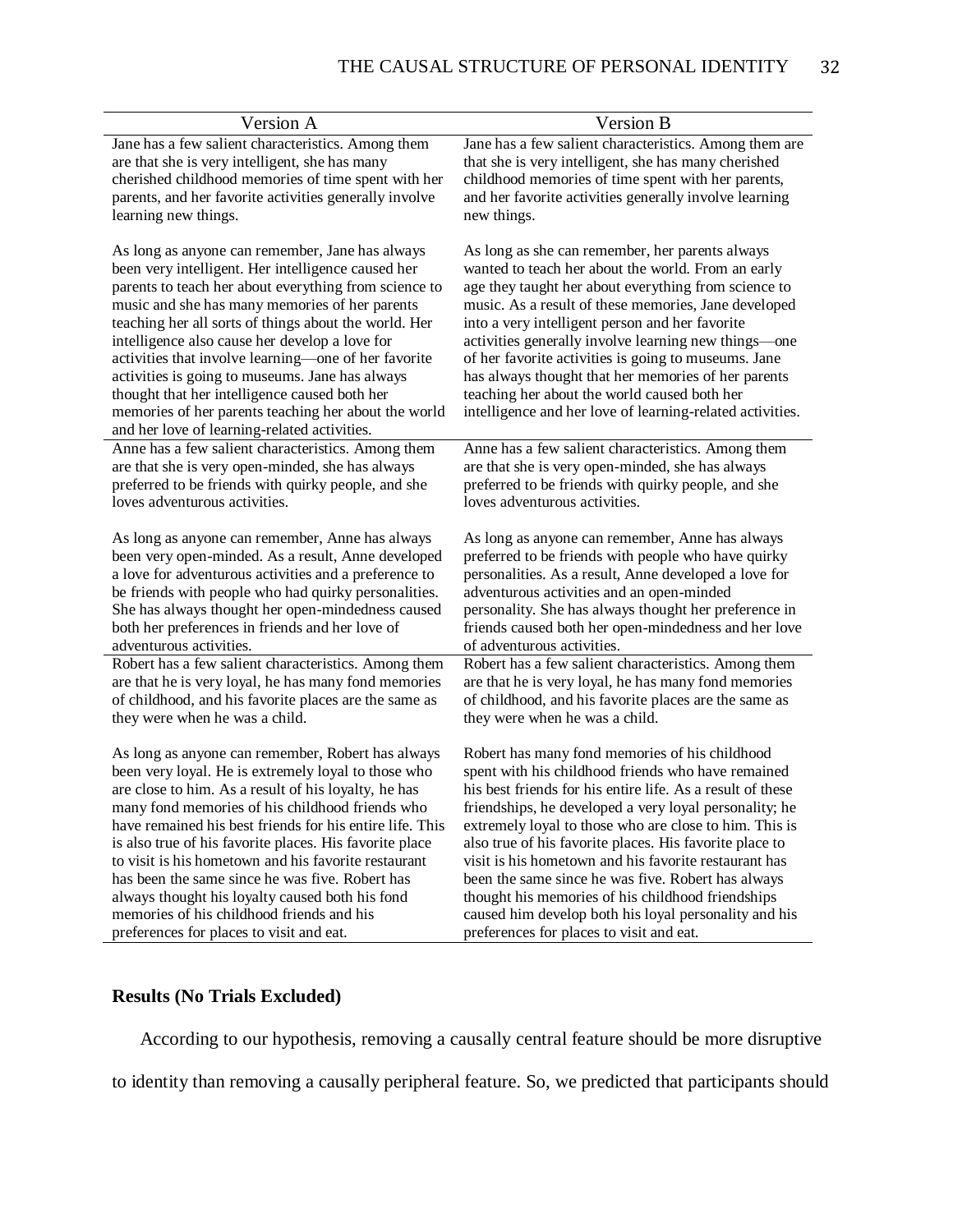be more likely than chance (50%) to pick the individual missing the causally peripheral (effect) feature as being the same person as the character in the vignette. Consistent with the hypothesis, participants were significantly more likely to select the person missing the causally peripheral feature than the person missing the causally central feature ( $M = 66\%$ ,  $SD = 23\%$ , 95% CI=[.60, .72]),  $t(58) = 5.6, p < .001$ .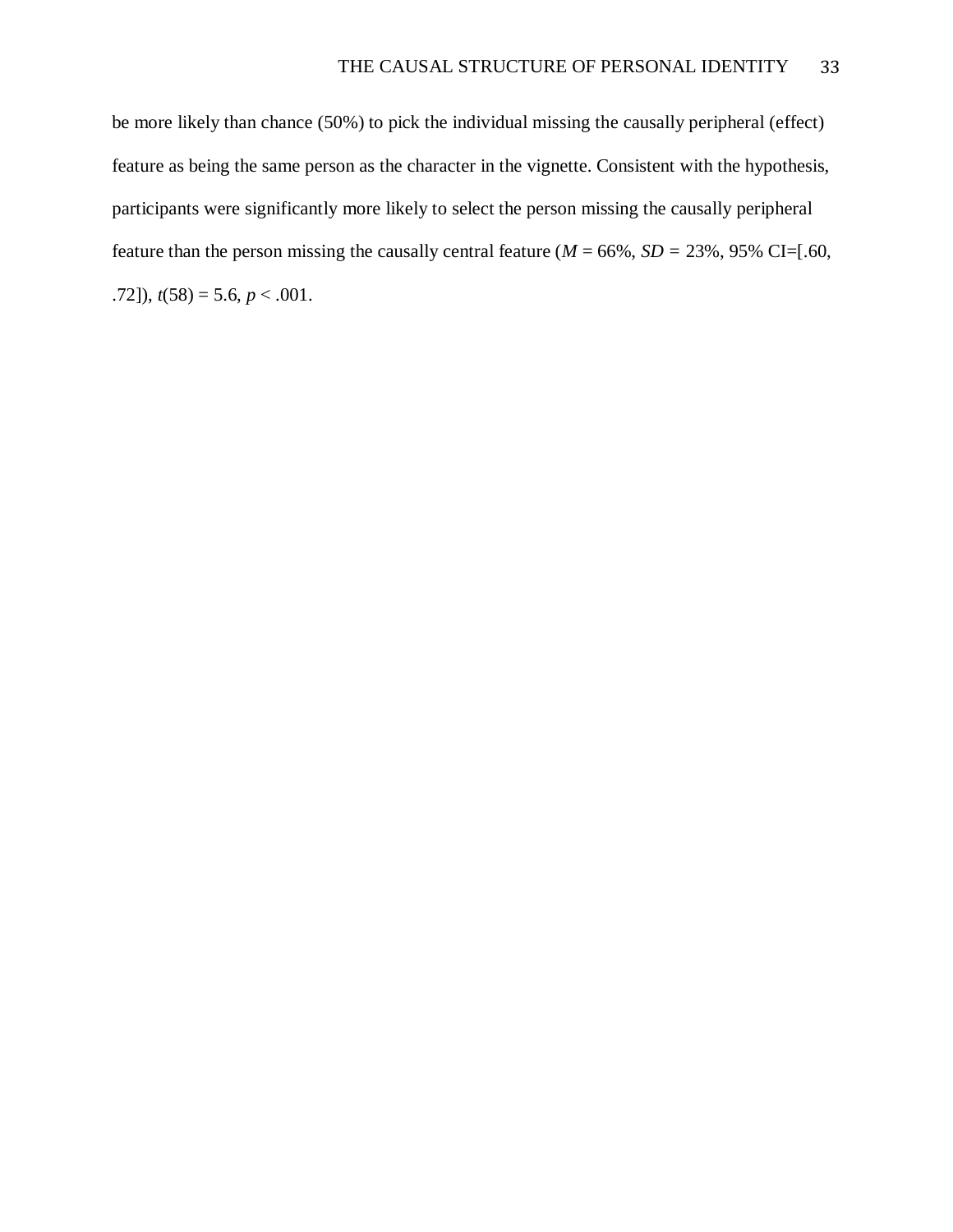#### **Supplemental Experiment 4**

The aim of Experiment 4 was to understand more precisely how causal beliefs influence identity judgments, distinguishing between causal connections and causal depth. Experiment 4 was similar to Experiment 3 except that we contrasted a common cause structure, as in Experiment 3, with a common effect structure, which allows us to distinguish between the two approaches to defining causal centrality. The common effect structure had one effect feature which was jointly caused by three other features (see Figure SU2). As in Experiment 3, participants read six vignettes that described the causal relationships between the salient features of individuals. Half of these vignettes described a common cause structure and the other half described a common effect structure. The focal task was again to select which of two individuals, one missing the effect feature and one missing a cause feature, was more likely to be the character in the story.

The two accounts of causal centrality make different predictions about which individual should be selected in the common effect vignettes. The causal depth approach predicts that the individual missing the effect is more likely to be judged as the character in the story. This is because features deeper in the causal chain (the cause features) are more important to categorization (in this case, to identity judgments) and retaining that feature is therefore more important to identity continuity. In contrast, the number of causal relationships approach predicts that participants will tend to pick the person missing the cause feature. This is because, according to this approach to causal centrality, retention of the causal links is important and removing the effect (while retaining all three causes) disrupts three causal links while removing a cause disrupts only one link.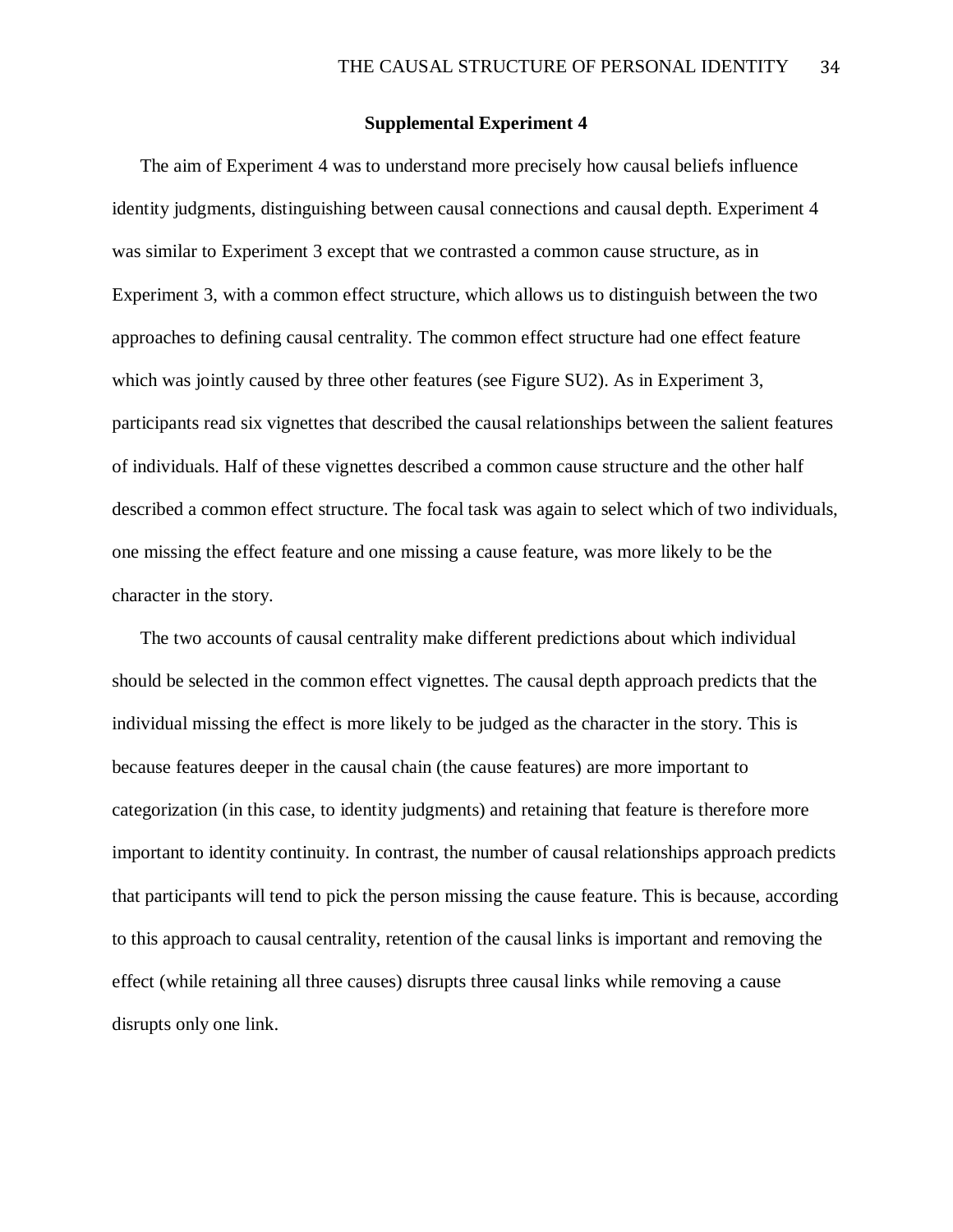#### **Method**

Sixty participants were recruited via Amazon Mechanical Turk, and randomly assigned to read one of two sets of vignettes. Four participants were removed before analysis, either for answering the comprehension check question wrong or for failing an attention check, leaving 56 participants for analysis. Similar results were found including all participants.

Participants were instructed that they would read six short passages about how a person believed he became who he is and answer related questions. These vignettes would be accompanied by diagrams that summarized the information and could be used to answer the questions.

Each vignette described the causal relationship between four salient features of a person. Half the vignettes described a common cause structure, where one feature caused the other three. The other half described a common effect structure, where three features jointly caused the other one. For example, a participant might read that Jack's memories of being a lonely child caused his shyness, his preference for solitary activities and his awkward demeanor (common cause: Figure SU2, Version A). Alternatively, they could have instead read that his shyness, solitary preferences and demeanor caused his childhood memories (common effect: Figure SU2, Version C).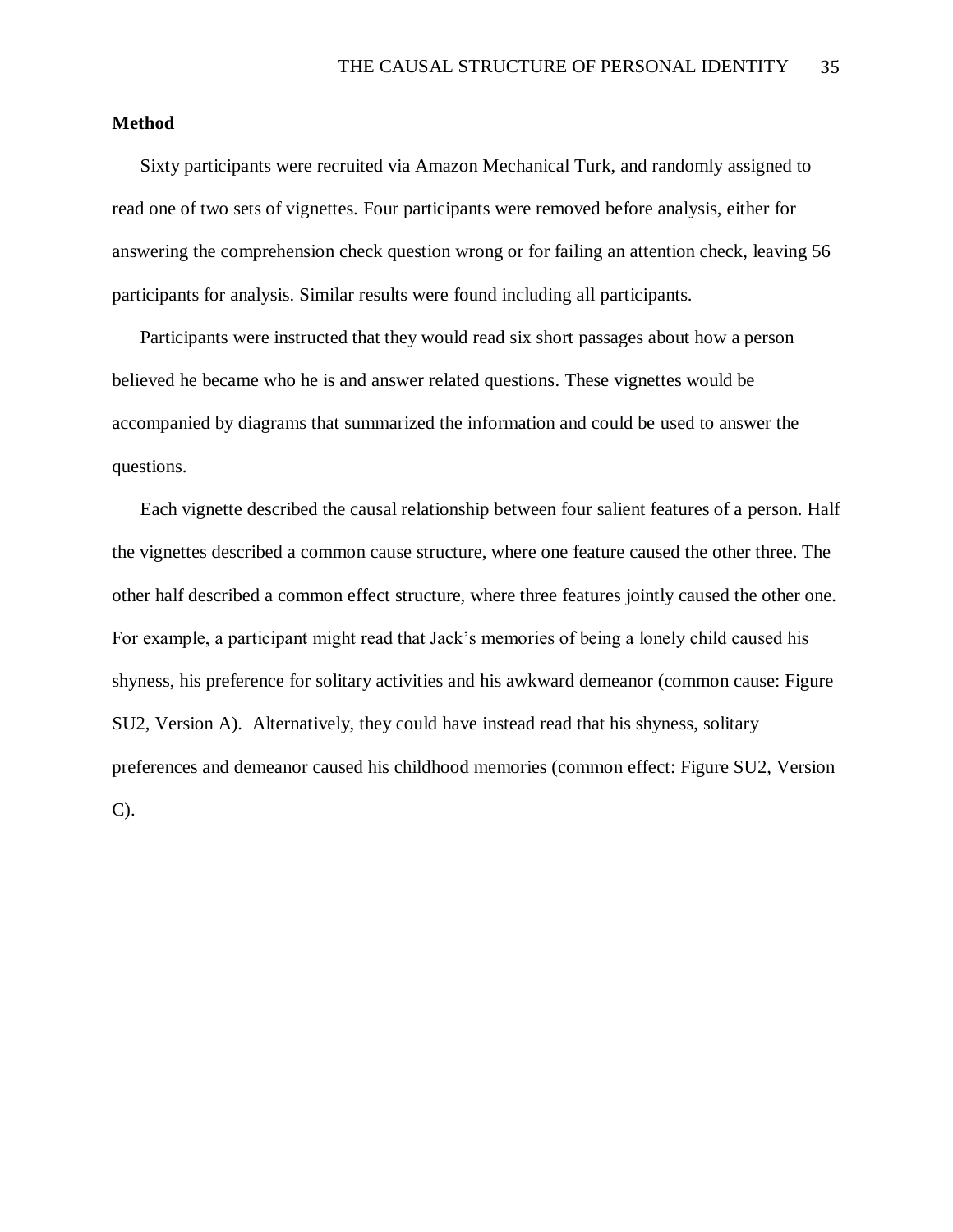

*Figure SU2.* Structure of vignettes used in Experiment 4. There were four versions of each vignette: two versions for each causal structure. Versions A/B and C/D counterbalanced the placement of the target features as cause or effect.

Each vignette had two versions, manipulating the causal centrality of two focal features by switching which of the two features was a cause and which was an effect. For example, one common cause vignette presented Jack's childhood memories as causing the other three features, including shyness (Version A). The other presented Jack's shyness as causing the other three features, including his memories (Version B). Likewise, one version of the common effect vignette presented Jack's childhood memories as an effect of the other three features, including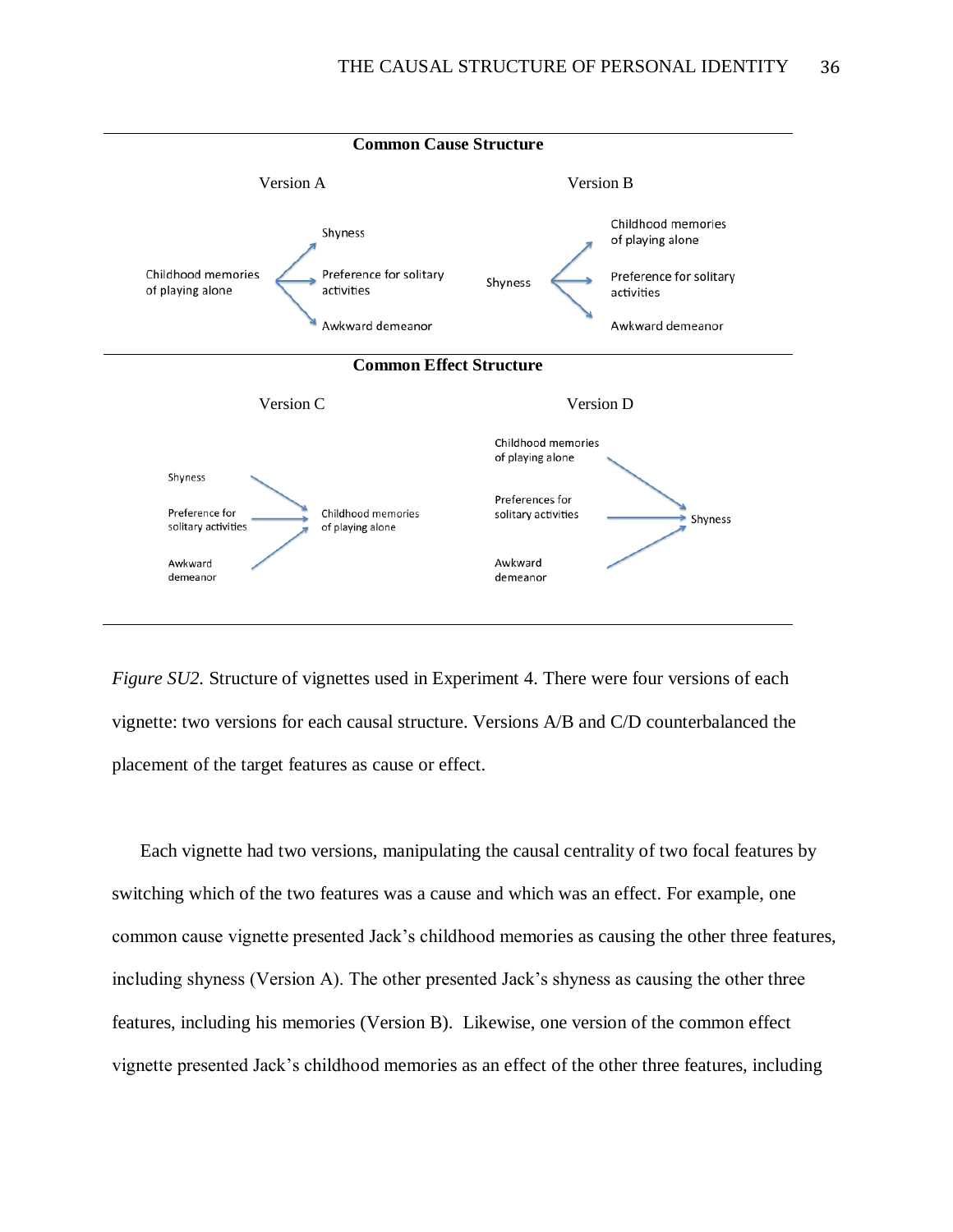shyness (Version C). The other presented Jack's shyness as an effect of the other three features, including his memories (Version D).

Based on the number of causal connections measure, shyness would be more causally central than childhood memories in Versions B and D, whereas childhood memories would be more causally central than shyness in Versions A and C. This difference between the common cause and common effect versions allows us to contrast the causal connections and causal depth approaches to causal centrality. For example, although shyness has more causal connections than memories in both Versions B and D, shyness has more causal depth (i.e. occurs earlier in the causal chain) in Version B, but memories has more causal depth than shyness in Version D.

Before reading the vignettes, participants saw an example diagram and were instructed on its interpretation (i.e., arrows started at the cause features and pointed to the effect features). Participants then performed four practice trials, with feedback, where they saw a diagram and selected the correct interpretation from three options.

Each participant then read six vignettes, including three displaying a common cause and three displaying a common effect. Which vignettes displayed a common cause vs. common effect were counterbalanced between-participants. The order of common cause vs. common effect vignettes was randomized within-participants, and participants were randomly assigned to read one of the two versions of each vignette (e.g., Version A or Version B in the common cause version). The exact same features played both the cause and effect role in both causal structures, to control for any idiosyncratic influences of specific features.

A comprehension check was instituted on a separate screen after each vignette to ensure participants understood the causal structure. Participants then read about two people, one missing the focal cause feature and one missing the focal effect feature. The vignette text and diagram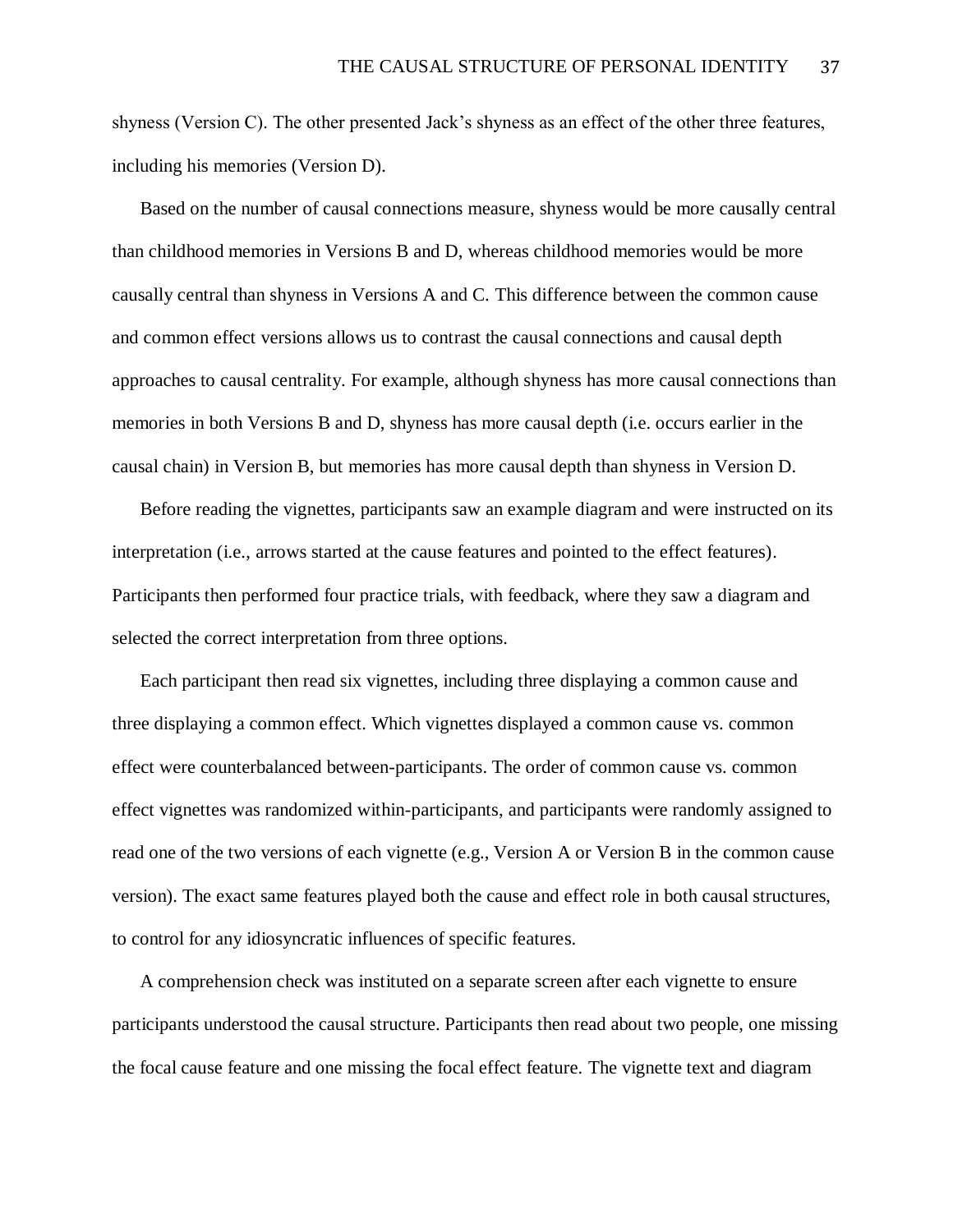were also presented on this screen so that the participant could reference them. The importance of the features to continuity of identity was measured by asking participants which of the two people was most likely to be the character in the vignette. Participants then reported how plausible they felt the vignette was on a scale of 0 to 100 (from "not at all plausible" to "extremely plausible"). To ensure participants had carefully made their selections, on a separate screen they again reported which person was more likely to be the character in the vignette. Finally, to promote close reading of vignettes, participants answered a simple multiple-choice question about the details of the story.

#### **Results**

We excluded trials where participants misreported the causal relationship of the features in the comprehension check (12% of trials) or provided inconsistent answers of which person was the character in the vignette (5% of trials). However, results were similar when no trials (or participants) were excluded.

The dependent measure was the average percentage of trials where participants selected the person who was missing the effect feature. For the common cause trials, the causal self hypothesis predicts participants should pick the person missing the effect feature as the same person rather than pick the person missing the cause feature. This is what we found. Participants were significantly more likely to select the person missing the effect feature (*M*=72%, *SD=*32%, 95% CI=[.64, .81), *t*(55)=5.27, *p*<.001, replicating the result of Experiment 3. Results were similar when no trials (or subjects) were excluded ( $M = 67\%$ ,  $SD = 31\%$ , 95% CI=[.59, .75]),  $t(59) = 4.21, p < .001.$ 

For the common effect trials, however, the two approaches to causal centrality yield different predictions. The number of causal connections approach suggests a missing effect should disrupt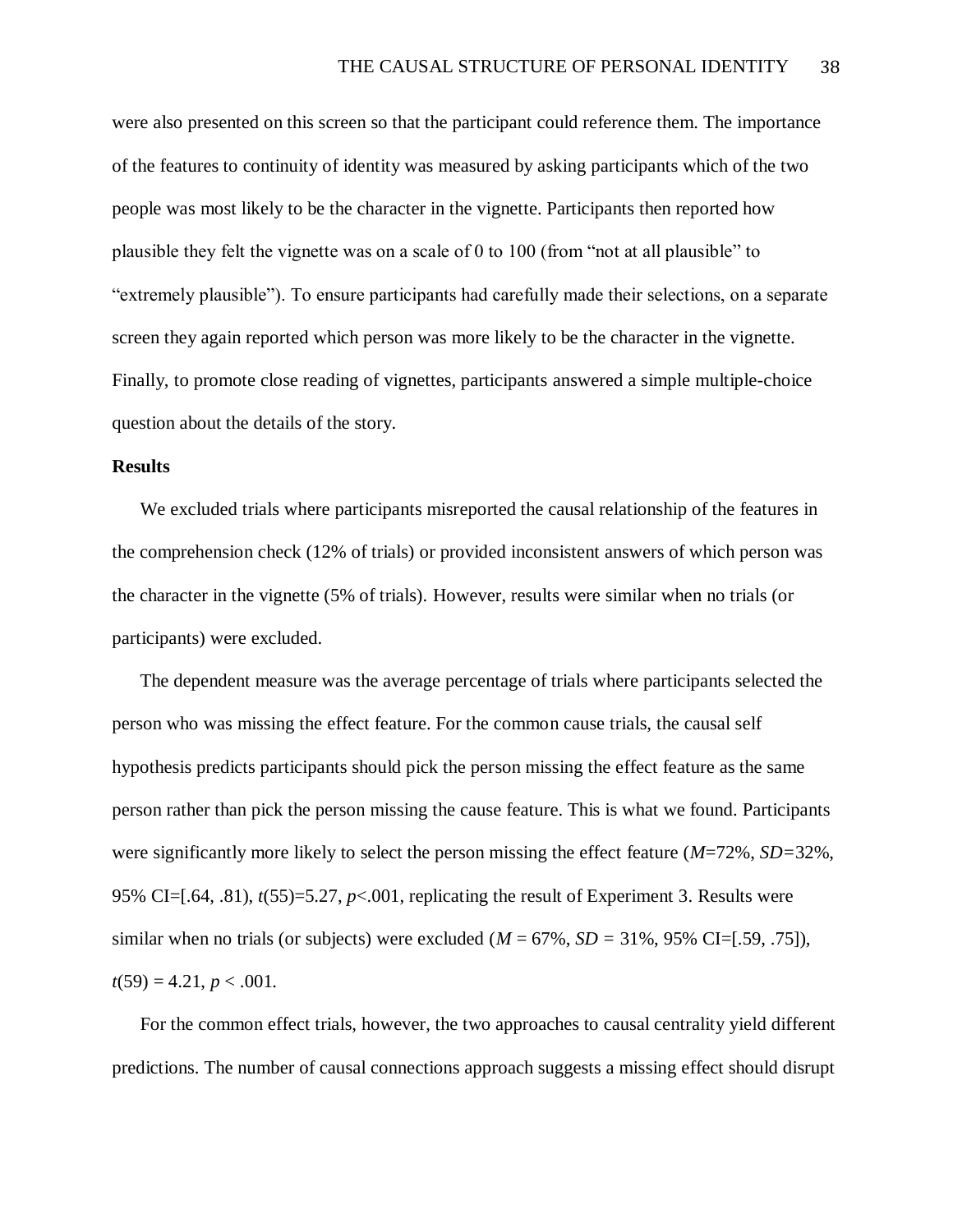identity more than a missing cause, because the effect feature participates in more causal relationships than the cause features do. Based on this definition of causal centrality, the results should be the reverse of the common cause trials, with participants picking the person missing the effect *less* than the person missing the cause. In contrast, the causal depth approach implies that order in the causal chain is what matters, and a missing cause should therefore disrupt identity more than a missing effect would. This approach predicts that participants will pick the person missing the effect more than the person missing the cause, just as they did for common cause trials.

Our results are again more consistent with the number of causal connections approach. In the common effect condition, participants were *less* likely to select the person missing the effect feature—the feature that had more connections but was less deep in the causal chain (*M*=39%, *SD=*32%, 95% CI=[.31, .47]), *t*(55)=2.60, *p*=.012. Results were similar when no trials (or subjects) were excluded ( $M = 38\%$ ,  $SD = 28\%$ ,  $95\%$  CI=[.30, .45]),  $t(59) = 3.33$ ,  $p = .002$ . The average percentage of missing effect selections was significantly different between the common cause and common effect conditions, (*M*s=72% vs. 39%, *t*(55)=5.20, *p*<.001). Again, results were similar when no trials (or subjects) were excluded ( $Ms = 67\%$  vs. 38%),  $t(59) = 5.18$ ,  $p <$ .001.

Because different causal structures may also differ in how natural they appear to be (Ahn, 1999), we also examined the plausibility of the two different types of causal structures. The common cause and common effect vignettes were rated as equally plausible (*Mcommoncause*=74.2, *M*<sub>commoneffect</sub>=72.5, *t*(11)=.47, *p*>.250). So, the observed difference in selections between the two conditions cannot be explained by a difference in the believability of the two causal structures. These results experimentally corroborate our correlational findings. Change in more causally